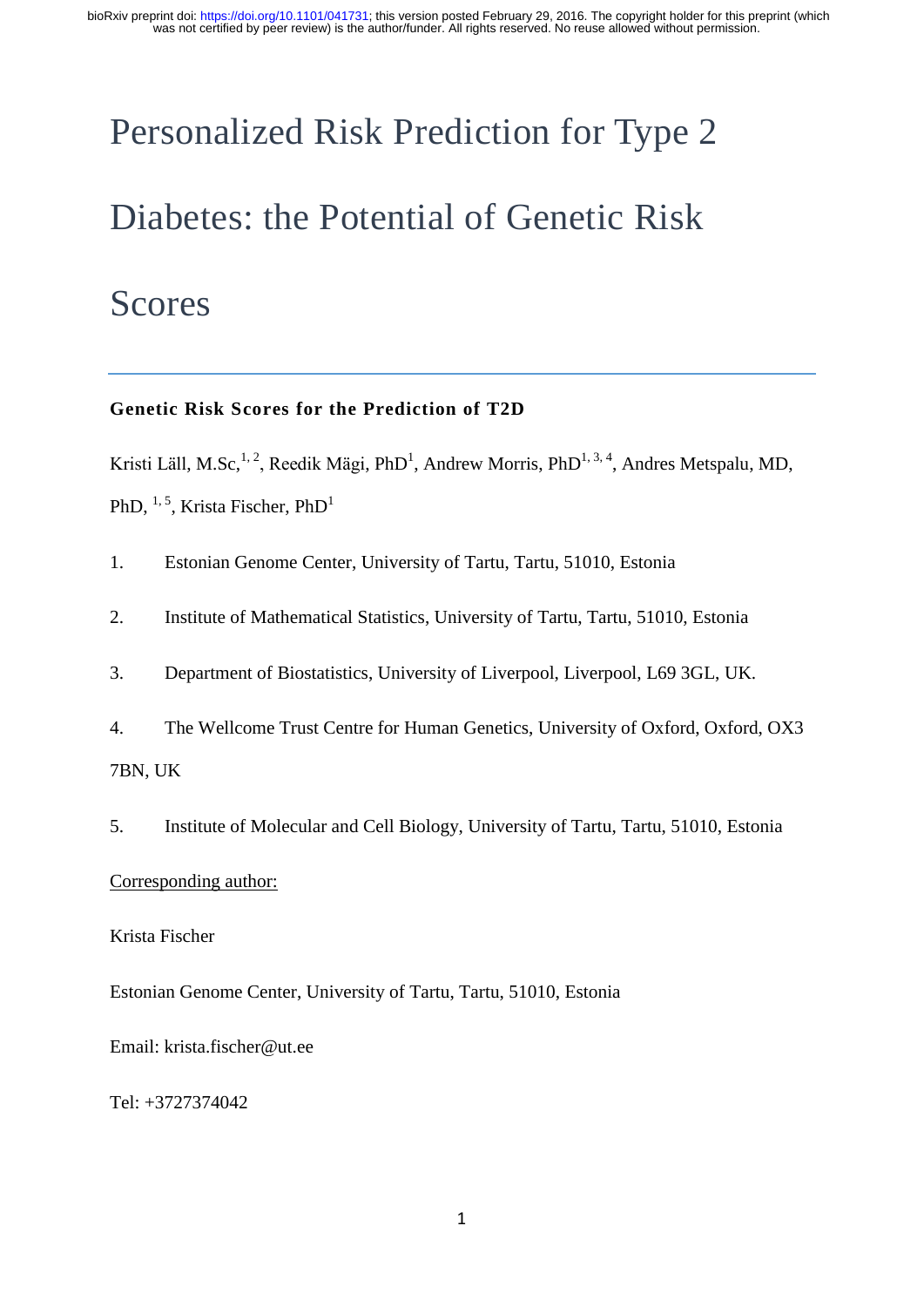## **Abstract**

#### **Purpose:**

The study aims to develop a Genetic Risk Score (GRS) for the prediction of Type 2 Diabetes (T2D) that could be used for risk assessment in general population.

#### **Methods:**

Using the results of genome-wide association studies, we develop a *doubly-weighted* GRS for the prediction of T2D risk, aiming to capture the effect of 1000 single nucleotide polymorphisms. The GRS is evaluated in the Estonian Biobank cohort (n=10273), analysing its effect on prevalent and incident T2D, while adjusting for other predictors. We assessed the effect of GRS on all-cause and cardiovascular mortality and its association with other T2D risk factors, and conducted the reclassification analysis.

#### **Results:**

The adjusted hazard for incident T2D is 1.90 (95% CI 1.48, 2.44) times higher and for cardiovascular mortality 1.27 (95% CI 1.10, 1.46) times higher in the highest GRS quintile compared to the rest of the cohort. No significant association between BMI and GRS is found in T2D-free individuals. Adding GRS to the prediction model for 5-year T2D risks results in continuous Net Reclassification Improvement of 0.26 (95% CI 0.15, 0.38).

#### **Conclusion:**

The proposed GRS would considerably improve the accuracy of T2D risk prediction when added to the set of predictors used so far.

**Keywords**: genetic risk score, Type 2 Diabetes, risk prediction, genetic risk, precision medicine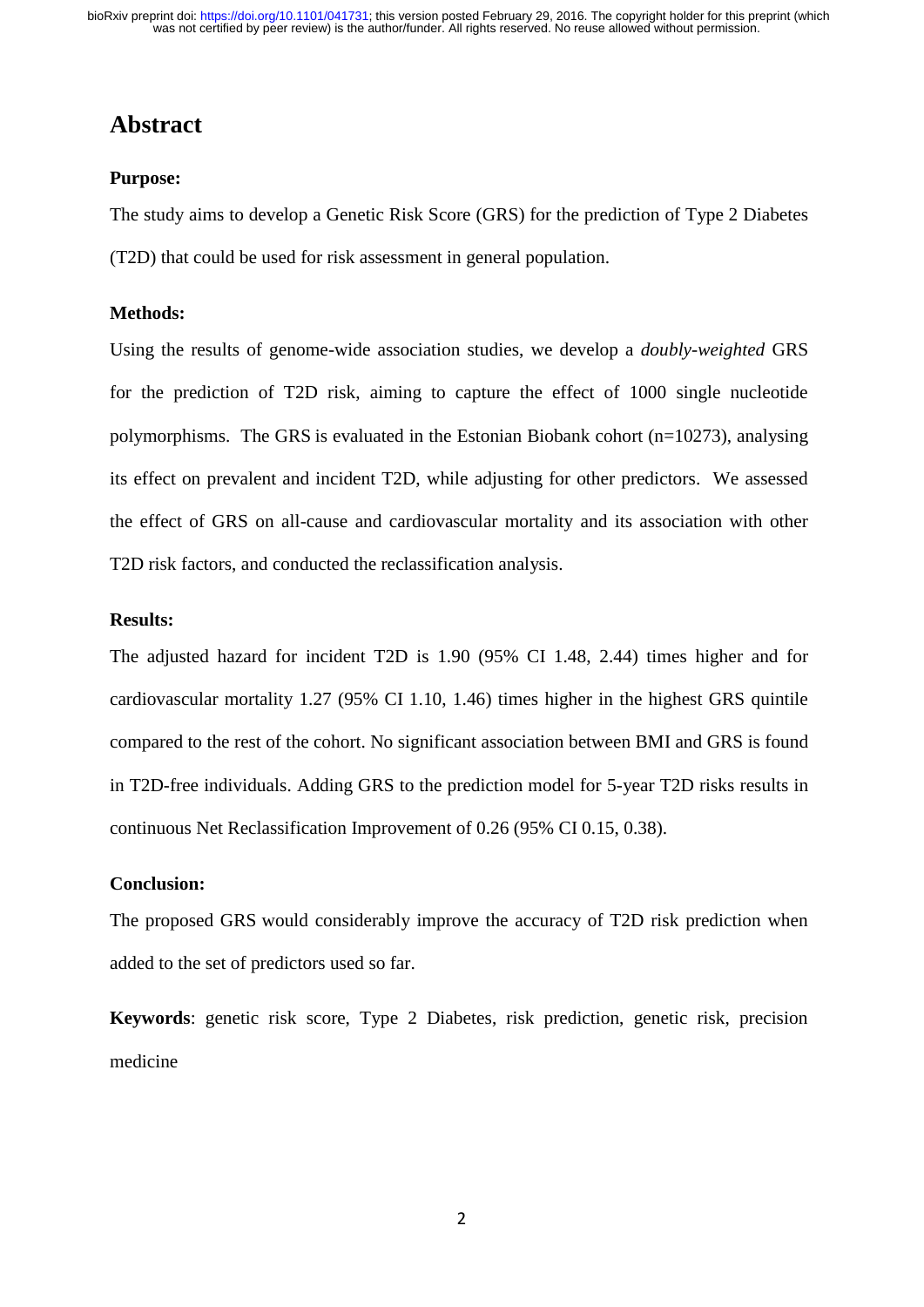## **INTRODUCTION**

The increasing prevalence of Type 2 Diabetes (T2D) is currently one of the greatest challenges for public health, in both developed and developing countries alike. In 2012, 371 million people - approximately 8.3% of the world's adult population - were estimated to be living with diabetes<sup>1</sup>. Diabetes is a leading cause of cardiovascular disease, renal disease, blindness, and limb amputation. T2D, accounting for 80-90% of all diabetes in Europe, decreases life expectancy by  $5-10$  years<sup>2</sup>.

As the onset of T2D can be postponed or partially prevented by changes in the lifestyles of high-risk subjects<sup>3</sup>, cost-effectiveness of lifestyle (and other) interventions can be increased by improving the precision of risk prediction, thereby enabling targeting of the individuals at highest risk.

Although obesity is the strongest predictor of T2D, it is also known that heritability of T2D is 26%-69%, depending on age of onset<sup>4,5</sup>, motivating the search for genetic predictors for T2D. However, despite the large number of published genome-wide association studies (GWAS) of T2D so far, there is still some scepticism on the practical value of identified single nucleotide polymorphisms (SNPs) in personalized risk prediction for the disease. The main reason is that the effect of individual SNPs on complex common disease phenotypes is relatively weak and/or adds little to predictions based on lifestyle, demographic and clinical factors<sup>6,7</sup>.

In GWAS, SNPs need to meet the stringent genome-wide threshold, usually set to  $p = 5*10<sup>-8</sup>$ , to be significantly associated with the trait. Even though the sample sizes in GWAS have been increasing steadily over the years, they are still insufficient for SNPs with small effects to pass that threshold<sup>8</sup>. This could explain why it has been shown that all common variants across the genome actually explain much higher proportion of heritability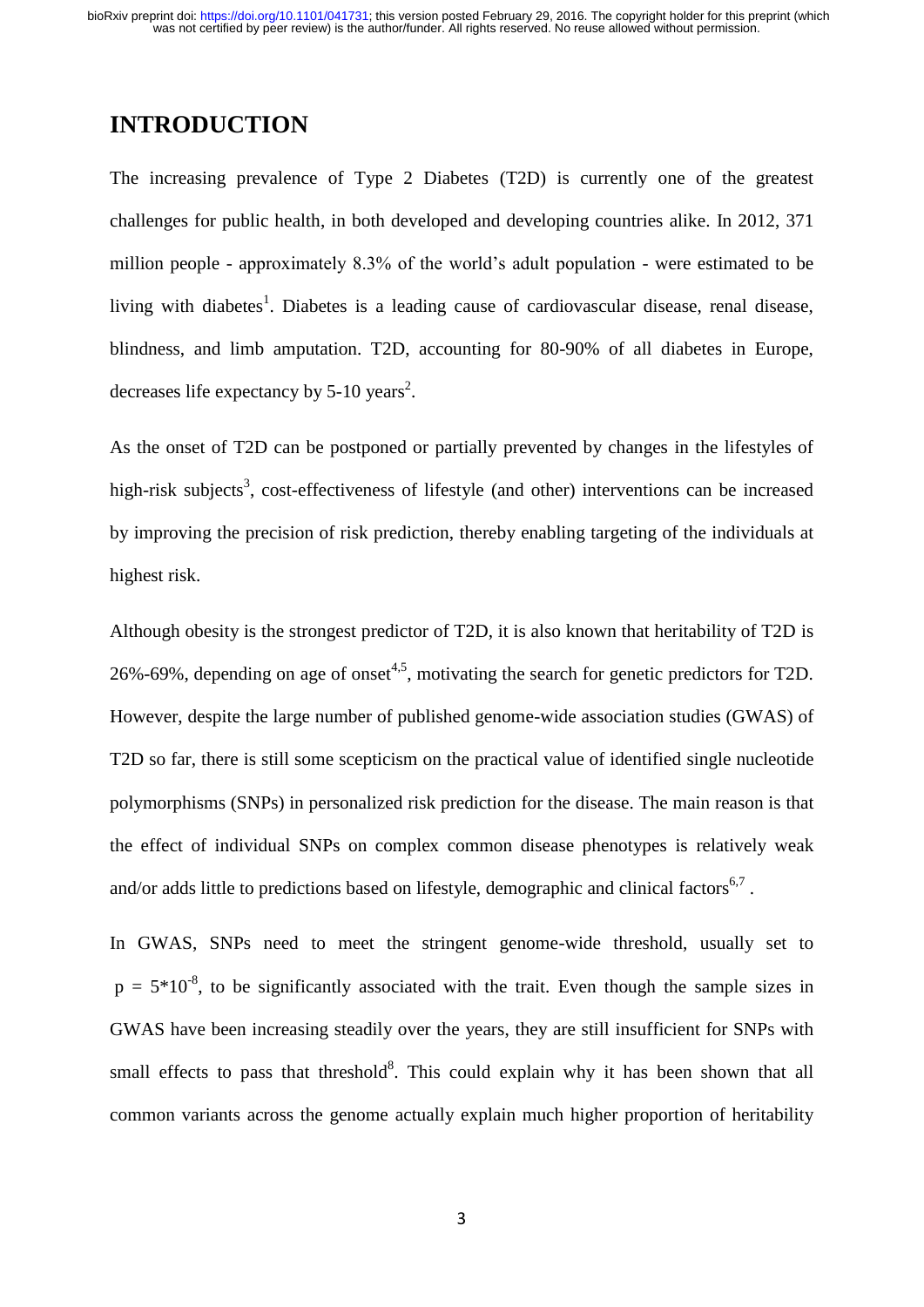(50% or more) in many complex traits than one could see based on a small subset of significant SNPs only $9,10$ .

To actually explain a meaningful proportion of variability in a complex trait and, more importantly, to use this knowledge in risk assessment at an individual level, one needs to construct a numeric measure with acceptable predictive power – a genetic (polygenic) risk score (GRS) based on a large number of genotyped variants. Our aim is to develop a GRS that can be implemented in routine personalized risk prediction to improve T2D risk stratification in the general population. For that purpose, we will use two sources of data: firstly, results of large-scale meta-analyses of GWAS to obtain effect estimates for individual SNPs with best possible prediction<sup>11</sup>. Secondly, individual level data of a relatively large validation cohort from the Estonian Biobank is used to compare different versions of GRS and decide on applicability of the best GRS in practical risk prediction. The best-fitting GRS for prevalent cases is then further validated in the analysis of incident T2D patients, obtained by linking the Estonian Biobank cohort database to electronic health records of the participants.

## **MATERIALS AND METHODS**

#### **Estonian Biobank Cohort and Genotyping**

The Estonian Biobank (Estonian Genome Center, University of Tartu) was established in 2002, with the long-term purpose of implementation of research results to public health and medicine in Estonia. Between 2002 and 2011, the Estonian Biobank has recruited a cohort of 51380 participants which includes adults from all counties of Estonia and accounts for approximately 5% of the Estonian adult population during the recruitment period. A broad informed consent signed by participants enables the use of the data for various health research purposes, as well as linkage of the data with other health-related databases and registries. An extensive phenotype questionnaire and measurement panel, together with follow-up data from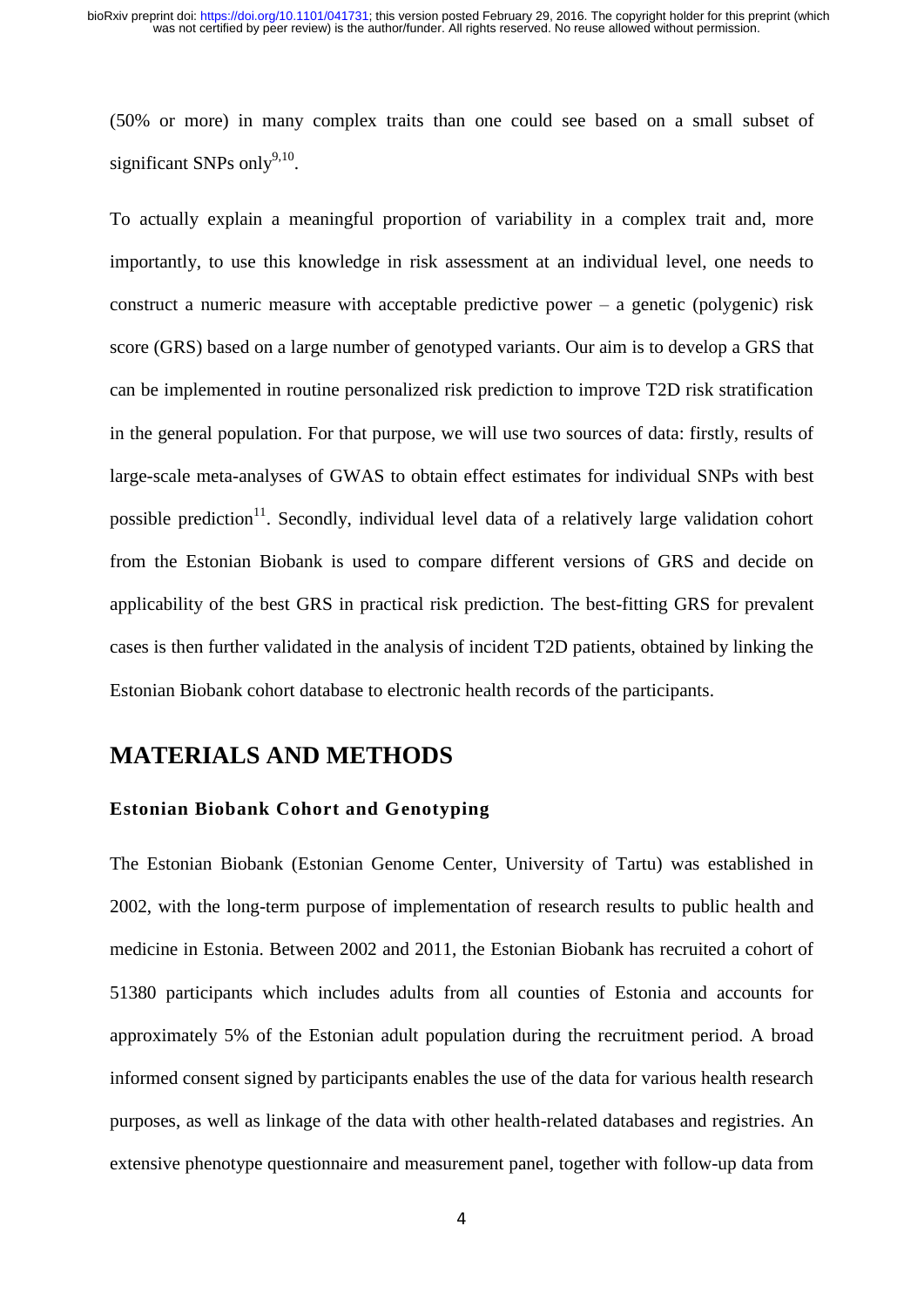linkage with national health-related registries and electronic health records (Estonian Health Insurance database), allows assessment of the effects of classical epidemiological risk factors on the incidence of common complex diseases, such as T2D.

In the present study, a genotyped subset of 10273 individuals (including 1181 prevalent T2D cases) from the cohort has been analysed. The DNA samples of this subset are genotyped using either the Illumina Human OmniExpress (a random sample of 8085 individuals) or Illumina Cardio-MetaboChip (a case-control sample of 942 T2D cases, 680 cases of Coronary Artery Disease and 903 random controls) genome-wide arrays. For 337 individuals (including 169 T2D cases) genotyped by both arrays, the genotype data from Cardio-MetaboChip array was used.

During the average follow-up time of 5.63 years, 386 incident T2D cases were observed (in individuals free of T2D at recruitment) by 1 April 2014. Moreover, a total of 1994 individuals of the analysed set had died by 1 September 2015 (including 1069 deaths due to cardiovascular causes).

The baseline phenotype data (Table 1) used for this study consists of age, gender, BMI and prevalent T2D status. For a subset  $(n = 6064)$ , data on plasma glucose level, as well as lipoprotein profiles (LDL and HDL cholesterol, triglycerides and total cholesterol) obtained by Nuclear Magnetic Resonance (NMR) profiling is available (non-fasting measurements, with information on the time of last meal available for adjustment).

Genetic data used in this study have been selected as follows. First, the Estonian Cardio-Metabochip sample was used in the large-scale GWAS meta-analysis for T2D susceptibility from the DIAGRAM Consortium<sup>11</sup>. We therefore re-ran the meta-analysis to remove the effects of Estonian sample, as we intended to use Cardio-Metabochip for developing the optimal GRS score. Secondly, only SNPs with p-value for association with T2D less than 0.5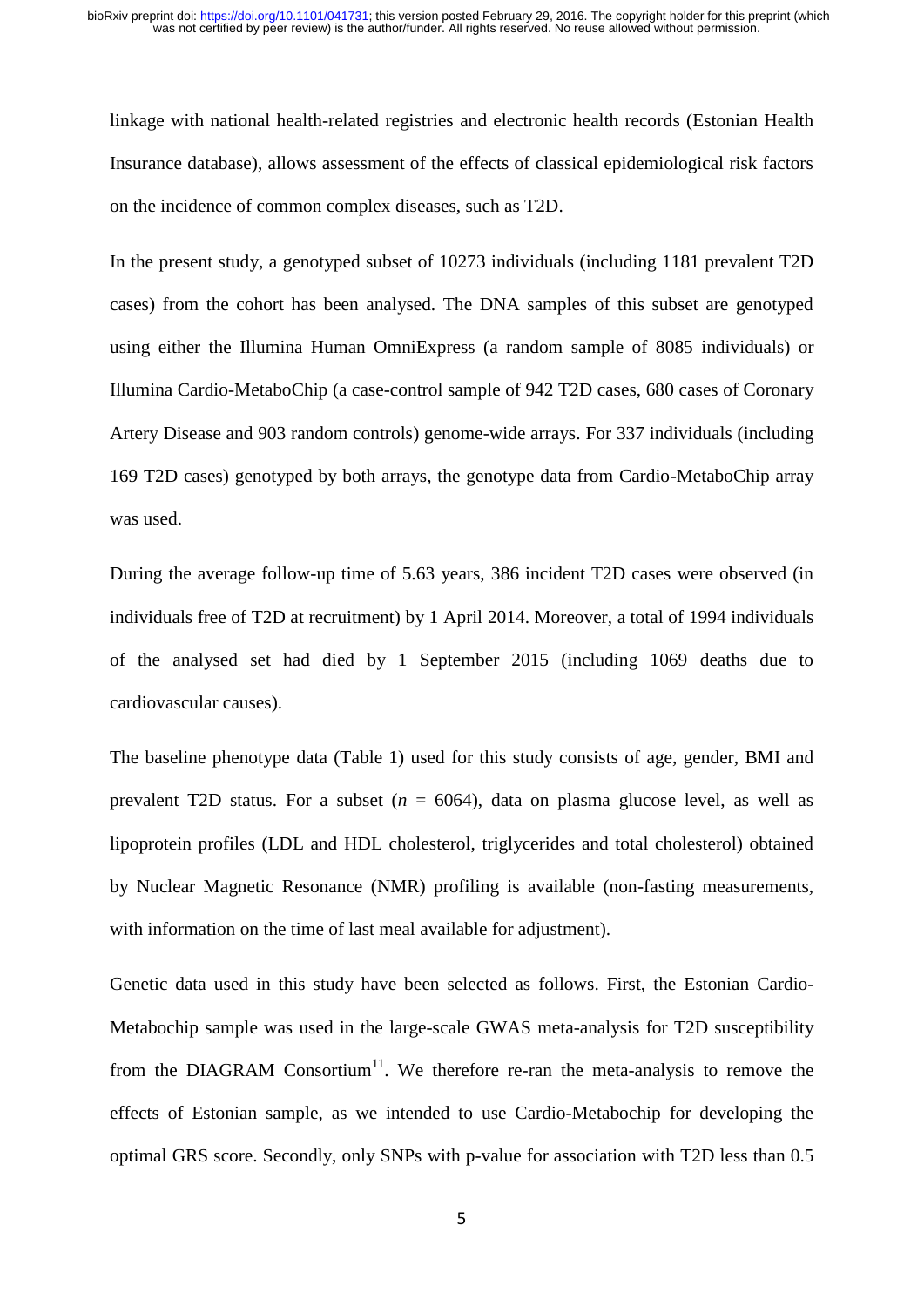were taken from the meta-analysis results for further analysis. A set of independent SNPs  $r^2 \leq 0.05$  was then obtained by LD-based clumping procedure from PLINK<sup>12</sup>. Finally, clumped SNPs were retrieved from the Estonian Biobank database and filtered for genotyping and imputation quality and minor allele frequency, resulting in a set of 7502 SNPs for further analysis and risk score construction (Table S1). Full details about SNPs selection and weights are given in the Online Supplement.

#### **Statistical Analysis**

Statistical analysis was performed using R version  $3.1.0^{13}$ 

#### **The Doubly-Weighted GRS**

Let  $GRS_k$  denote the conventionally used GRS (also referred to as the single-weighted GRS), defined as a weighted sum of allele dosages of *k* independent SNPs, chosen on a basis of a pvalue threshold from the GWAS meta-analysis (typically all independent SNPs with p-values for association less than  $5*10^{-8}$  or  $5*10^{-6}$ ). The GRS<sub>k</sub> suffers from phenomena called "winners" curse" – by selecting only SNPs with estimated p-values below a certain threshold, one systematically selects SNPs with effect overestimated by chance. We propose a *doublyweighted* GRS, denoted by  $dGRS_k$ , defined as weighted sum of all available independent SNPs, with weight for each SNP defined as a product of the GWAS parameter estimate and an estimated probability of belonging to the set of top *k* SNPs with strongest effect on the phenotype. We estimate such probability by simulating new values of potential parameter estimates based on the observed estimates and their standard errors (more details in the Supplement). We have conducted simulation studies (not presented in this paper) that demonstrated that  $dGRS_k$  indeed decreases the bias caused by "winners curse" in the singleweighted  $GRS_k$ . Although in practice the algorithm requires a large number of SNPs, choosing a small value of *k* will result in near-zero weights for most of the SNPs used.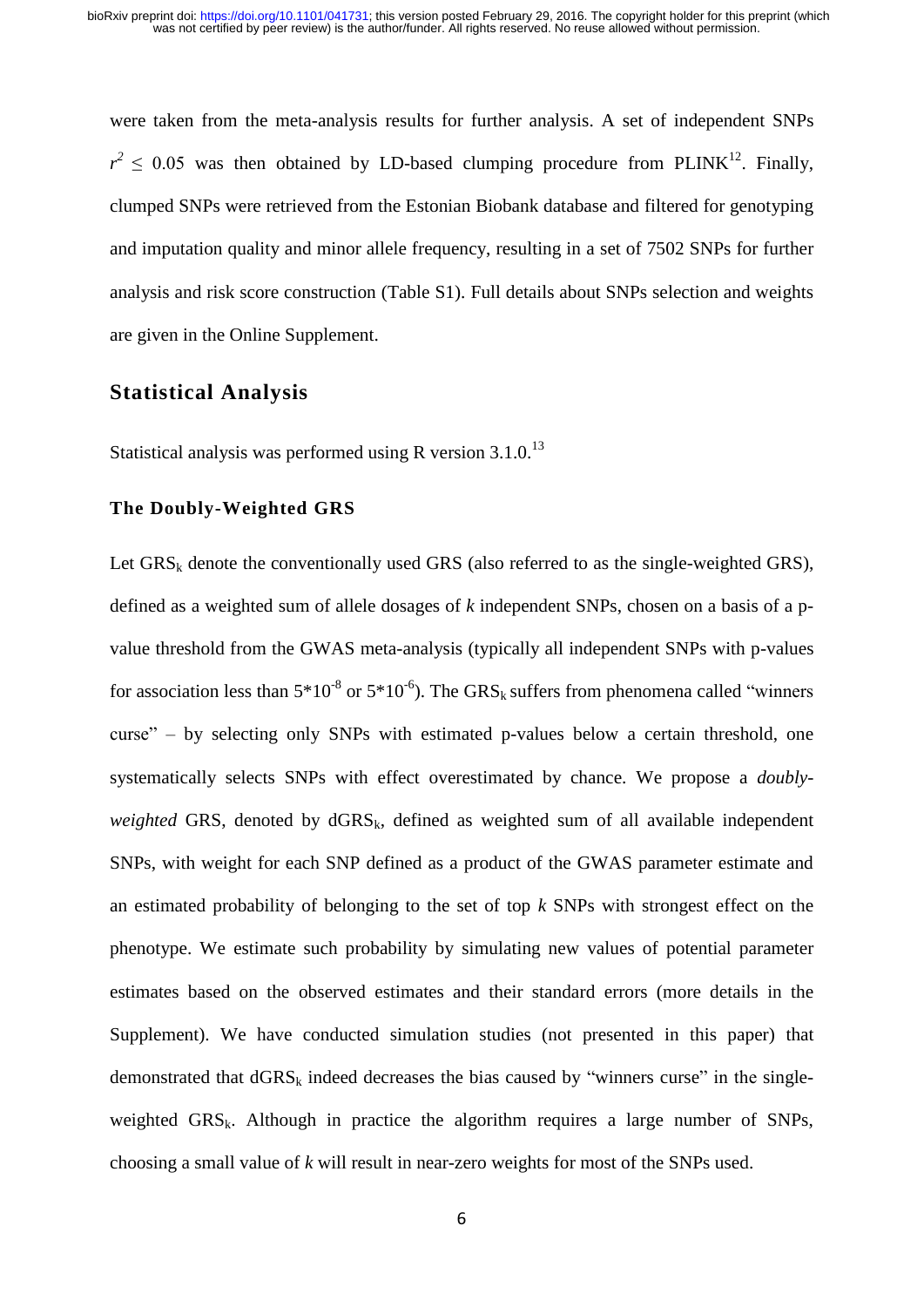## **Comparison of Different Versions of the GRS in the Association with Prevalent T2D Status**

Using the data of the genotyped subsets of the Estonian Biobank cohort, we calculate both  $GRS_k$  and  $dGRS_k$  by varying k from 1 to all 7502 of the initially selected SNPs. The effect of each GRS is assessed using age-, sex- and genotype platform-adjusted logistic regression models for prevalent T2D status. Both BMI-adjusted and unadjusted models are fitted. The fit of (non-nested) models using a different version of the GRS as a covariate is compared using the Cox Likelihood Ratio test<sup>14</sup>. The GRS producing the highest log-likelihood for both BMIadjusted and unadjusted models is selected for further validation.

The estimated T2D prevalence in individuals aged 40-79 years is visually compared across quintiles of the GRS and BMI category  $( $25, 25...30, 30...35, > 35$ )$  using bar charts, while scaling the estimates to match the BMI-category-specific prevalence in the entire Estonian Biobank cohort ( $n = 28032$ , 2010 T2D cases in the age group 40-79). In addition, bar charts are produced to study the distribution of individuals across GRS quintiles within the subset with prevalent T2D and in the subset of obese (BMI > 35) T2D-free individuals aged 60 and older.

#### **Validation of the GRS in the Analysis of Incident Conditions**

The GRS is further assessed for its effect on T2D incidence in individuals without prevalent T2D at baseline, all-cause and cardiovascular mortality (in all individuals), using Cox proportional hazards modelling with age as time scale. All models are adjusting for sex, smoking category (former, current) and BMI at recruitment.

The analysis was restricted to the subset of 6280 individuals aged 35-79 at recruitment (302 incident T2D cases), whereas censoring all T2D diagnoses beyond age 80, as the diagnoses in the elderly are often related to significant risk-altering co-morbidities (cancer or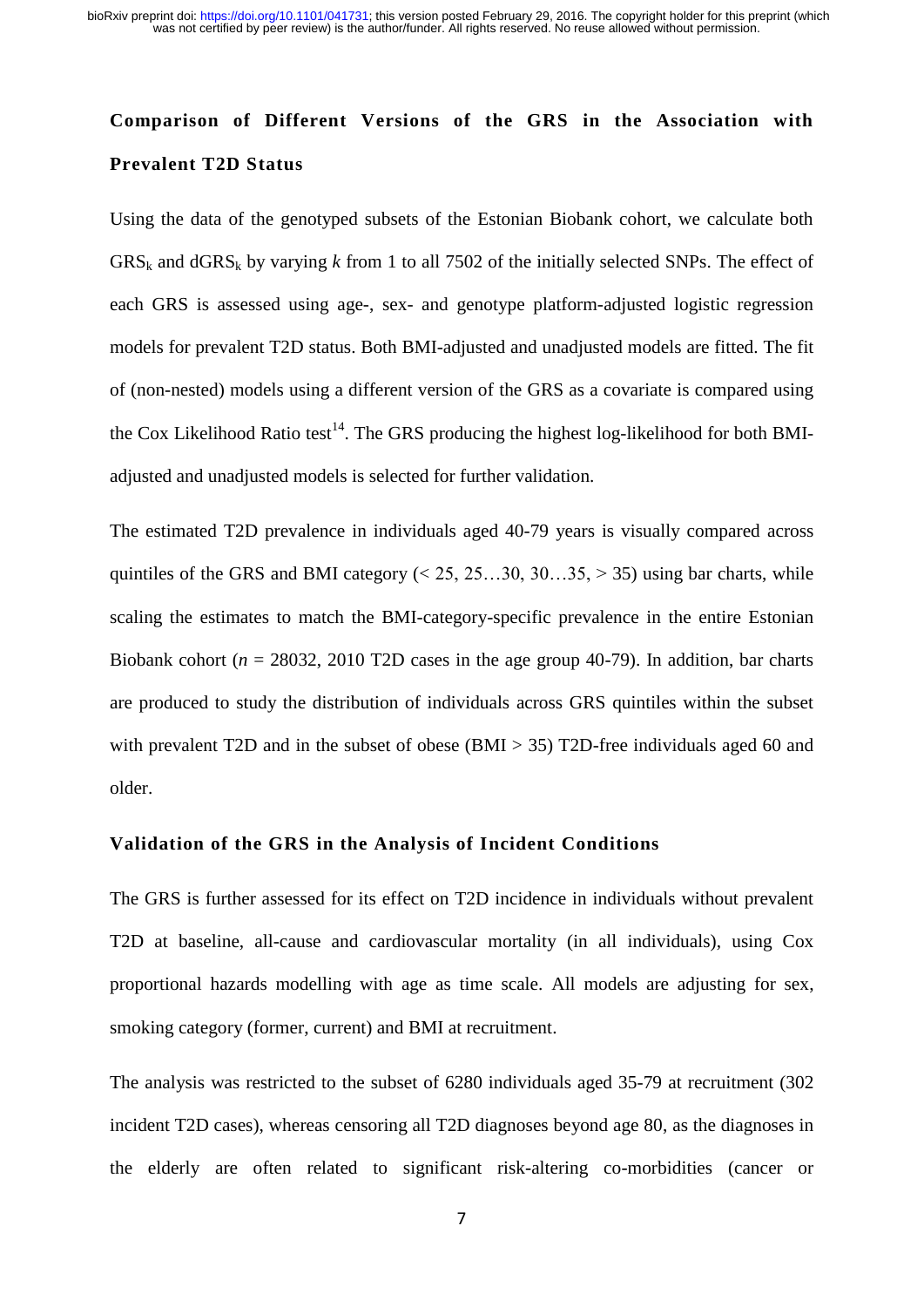cardiovascular diseases). The Kaplan-Meier graph of cumulative incidence of T2D is obtained for the subset with BMI>23.

#### **Association of the GRS with Other Known T2D Risk Factors**

The effect of GRS on BMI, Waist-Hip Ratio (WHR), plasma Glucose, Total Cholesterol, HDL-Cholesterol, LDL-Cholesterol and Triglycerides levels was estimated using age- and sex-adjusted linear regression analysis, separately in individuals with and without prevalent T2D diagnosis.

Cox Proportional Hazards model was fitted to estimate the effect of GRS on incident T2D in the subset with available glucose and lipid measurements (5373 individuals, 191 incident T2D cases), adjusting for glucose, triglyceride and HDL-cholesterol levels, as well as BMI, smoking level, sex and age at recruitment.

#### **Analysis of Incremental Value of GRS**

For prevalent T2D, the area under the receiver operating characteristic (ROC) curve (AUC) was obtained from logistic regression fitted for individuals in age group 40-79 who were genotyped on the OmniExpress platform. For incident T2D, Harrell´s c-statistic (concordance index) from the Cox proportional hazards models for individuals aged 35-79 with no prevalent T2D diagnosis was obtained.

To study reclassification, 5-year T2D risk predictions, Cox proportional hazards models with and without accounting for GRS were fitted. Improvement in the predictions was assessed using continuous net reclassification improvement (NRI) and integrated discrimination improvement  $(IDI)^{15}$ . Confidence intervals for reclassification indices and c-statistics were estimated with bootstrapping.

#### **Simulation Study to Investigate Heritability of the GRS**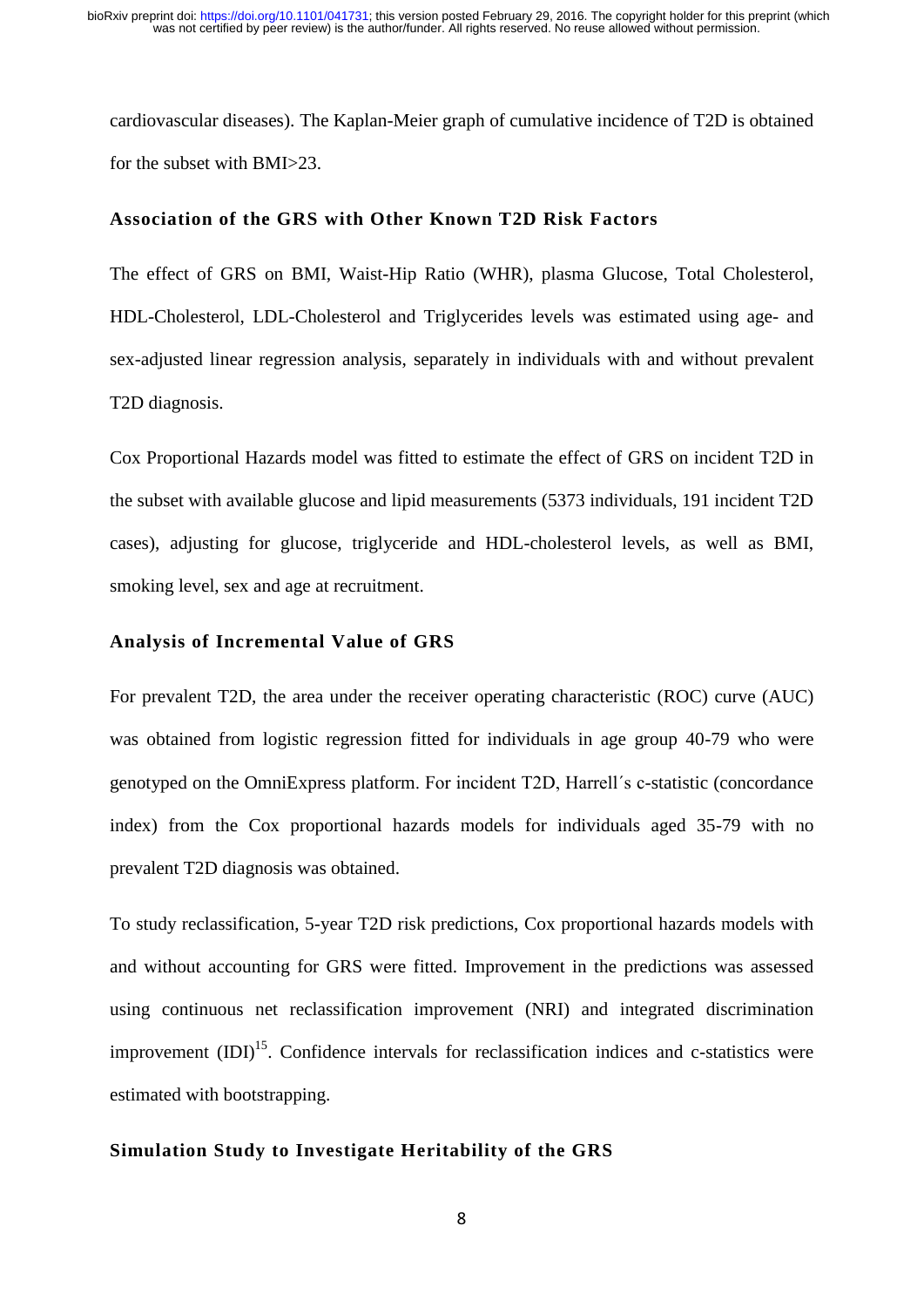As detailed information on T2D family history is not sufficiently documented for the Estonian Biobank cohort, a simulation study is conducted to investigate possible heritability of the GRS. For random pairs of individuals ("parents") from the genotyped Estonian Biobank subset, potential "child" genotypes are generated by combining randomly one allele from each "parental" genotype. For each simulated "child" we computed the GRS and compared that to the average GRS and to the largest GRS of the two "parents", using Pearson coefficients of correlation and scatter plots.

#### **RESULTS**

#### **Comparison of Different Versions of the GRS**

Results of model fit for prevalent T2D status with  $GRS_k$  and  $dGRS_k$  for selected values of  $k$ are shown in Table 2. (More detailed results for values of *k* varied between 1 and 7502 are found in Table S2 and a corresponding plot of Likelihood Ratio Statistics in Figure S1). While compared to the GRS<sub>65</sub> (similar to <sup>16</sup>), the fit is considerably improved by using a GRS<sub>k</sub> with larger number of markers – the highest log-likelihood is achieved with  $GRS<sub>2100</sub>$  (BMIunadjusted models) and GRS<sub>600</sub> (BMI-adjusted models). However, when  $dGRS_k$  is used instead, with  $k = 300$  or larger (up to 3500), the fit gets significantly better than that with any  $GRS_k$ . The highest log-likelihood is achieved with  $dGRS<sub>1400</sub>$  (BMI-unadjusted models) and  $dGRS<sub>800</sub>$  (BMI-adjusted models), whereas regardless of whether the analysis is adjusted for BMI or not,  $dGRS<sub>1000</sub>$  provides a fit that is not significantly different from best-fitting GRS (Cox test p-value  $> 0.05$ ). **Therefore we are using**  $dGRS<sub>1000</sub>$  **in all subsequent analyses** (weights shown in Figure S2).

#### **Association of dGRS<sup>1000</sup> with Prevalent T2D**

The estimated Odds Ratio (OR) corresponding to one standard deviation (SD) difference in  $dGRS<sub>1000</sub>$  is 1.56 (95% CI 1.45, 1.68) in the BMI-unadjusted model and 1.59 (95% CI 1.46,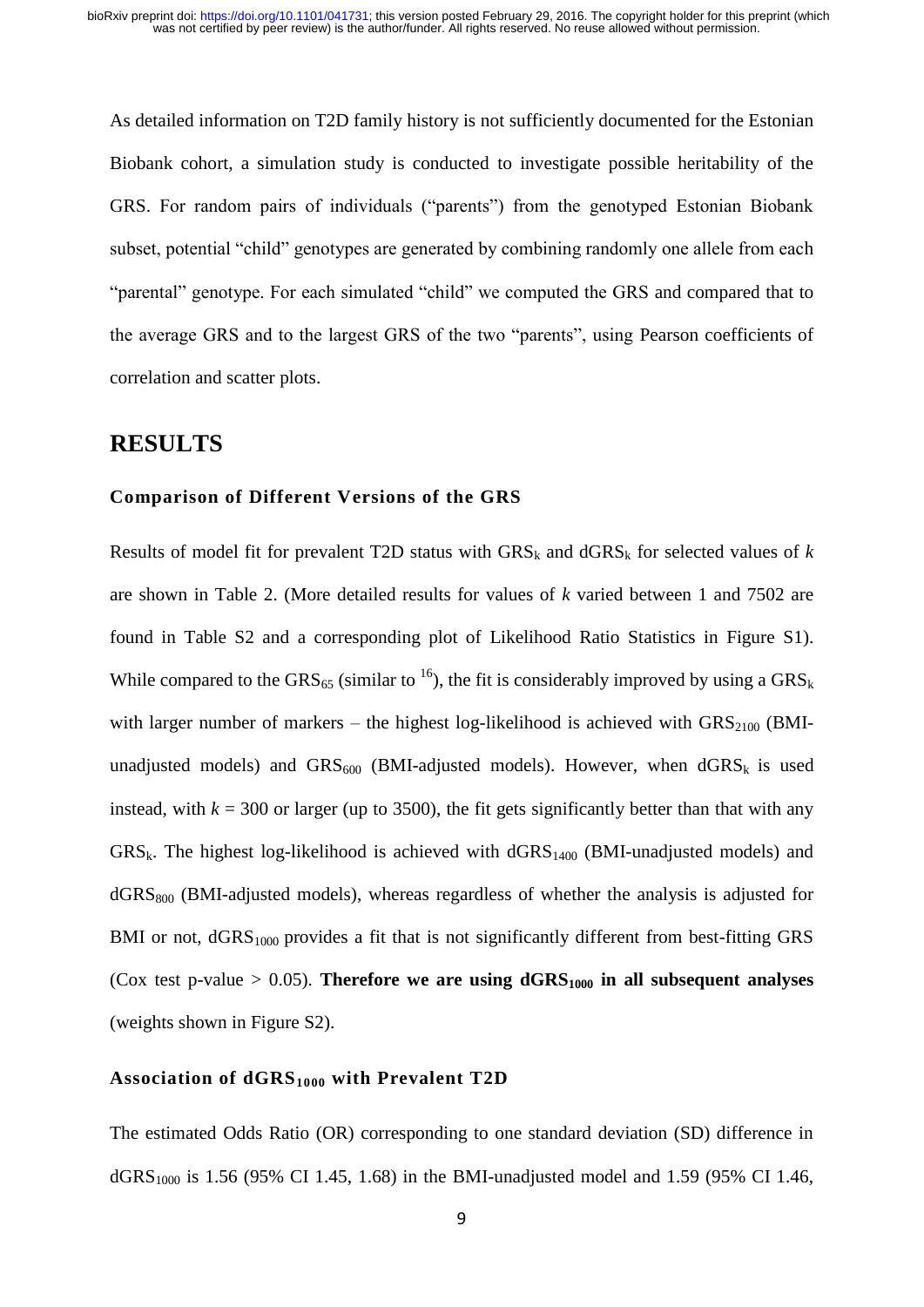1.72) in the BMI-adjusted model. The prevalence of T2D by BMI category and quintiles of  $dGRS<sub>1000</sub>$  in the subset of the cohort with the age range 45-79 is shown on Figure 1 A) (see Figure S3 for a more detailed plot). Although there is no significant interaction between BMI and  $dGRS<sub>1000</sub>$ , the association is strongest in overweight or moderately obese individuals  $(25 < BMI < 35)$ , where the number of T2D cases in the highest GRS quintile is roughly comparable to the total number of cases in the three lowest quintiles.

Figure 1 B) indicates that about one third of all prevalent T2D cases correspond to individuals in the highest GRS quintile, whereas the trend in the proportion of diseased individuals by GRS quintile is more obvious in those with BMI less than 35. On the other hand, as indicated by Figure 1 C), the majority of severely obese, but T2D-free individuals of age 60 and older, belong to the two lowest GRS quintiles.

#### **Validation of the GRS in the Analysis of Incident Conditions**

As seen from Table 3,  $\text{dGRS}_{1000}$  has a strong effect on the hazard of developing T2D during follow-up, while accounting for age, BMI and smoking category, with more than three-fold difference in hazards between lowest and highest GRS quintile. It is also important to note that the hazard in the highest  $dGRS<sub>1000</sub>$  quintile is almost two times higher than in the rest of the sample (HR  $= 1.90$ , 95%CI 1.48-2.44), indicating that this subset could be targeted for risk-reducing interventions. This is additionally supported by the fact that the highest  $dGRS<sub>1000</sub>$  quintile is associated with 14% higher hazard for all-cause mortality ( $p = 0.019$ ) and 27% higher hazard for cardiovascular mortality ( $p = 0.001$ ).

The differences in cumulative T2D incidence across  $dGRS<sub>1000</sub>$  quintiles are also shown on Figure 2.

#### **Association of dGRS1000 with Known T2D Risk Factors**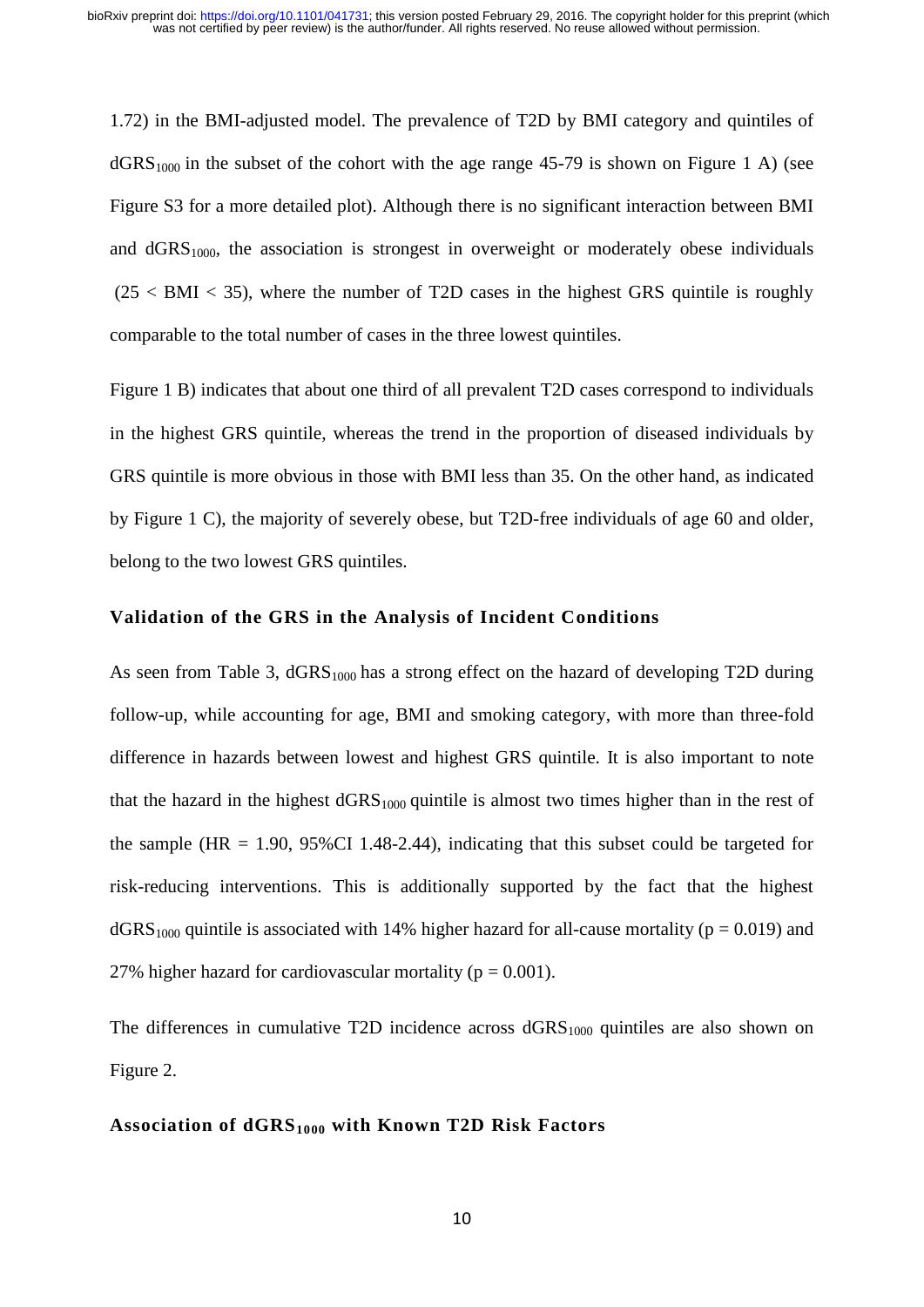The estimated regression coefficients (Beta, SE, p-value) from the analysis of the effect of  $dGRS<sub>1000</sub>$  on BMI, WHR, plasma glucose, total cholesterol, triglycerides, HDL- and LDLcholesterol levels, are presented in Table S3.

In individuals without prevalent T2D, a significant positive association of  $dGRS<sub>1000</sub>$  with plasma glucose ( $p = 4.7*10^{-8}$ ) and triglyceride levels ( $p = 8.8*10^{-4}$ ) and negative association with HDL-cholesterol level ( $p = 8.1*10^{-5}$ ). There is no significant association of dGRS<sub>1000</sub> with BMI found in T2D-free individuals ( $p = 0.42$ ), but there is a weak positive association with WHR ( $p = 0.012$ ). In individuals with prevalent T2D, a significant positive association of dGRS<sub>1000</sub> with plasma glucose level ( $p = 0.0032$ ), but no significant association with lipid profiles ( $p > 0.5$ ) is found. The association between BMI and  $dGRS<sub>1000</sub>$  in individuals with existing T2D diagnosis is found to be negative  $(p = 0.0039)$ , indicating that individuals at high genetic risk are more likely to get T2D at a lower level of BMI than those with low genetic risk.

In the analysis of the effect of  $dGRS<sub>1000</sub>$  on incident T2D, while adjusting for glucose, triglyceride and HDL-cholesterol levels, as well as BMI, smoking level, sex and age at recruitment, the HR corresponding to one SD difference in of dGRS<sub>1000</sub> was estimated as 1.37 (95% CI 1.18, 1.59;  $p = 3.0*10^{-5}$ ), indicating that the effect of dGRS<sub>1000</sub> has a significant effect on T2D risk that is independent of obesity and other well-known risk factors.

#### **Analysis of Incremental Predictive Ability of the dGRS<sup>1000</sup>**

Incremental predictive ability of  $dGRS<sub>1000</sub>$  was studied for both prevalent and incident T2D models. Including  $dGRS<sub>1000</sub>$  in the logistic regression model for prevalent T2D improves AUC, irrespective of BMI adjustment (Figure S4). Harrell´s c-statistic increased by 0.015 (95% CI 0.006, 0.026) after adding  $dGRS<sub>1000</sub>$  to the model for incident T2D. More detailed results for *c*-statistics and likelihood ratio tests are shown in the Table S4.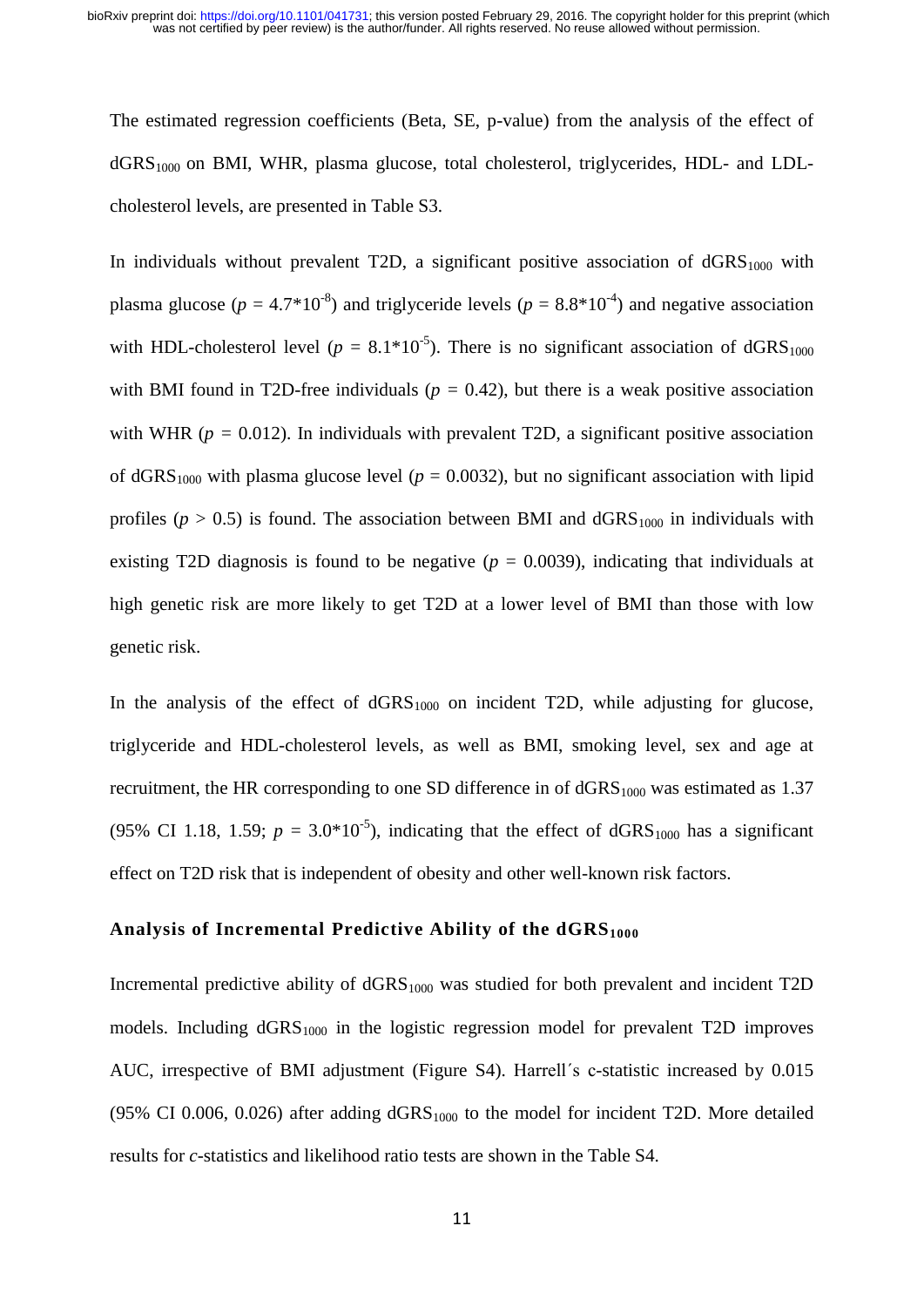Comparing 5-year predictions from models with and without  $dGRS<sub>1000</sub>$  (Figure S5) resulted in continuous NRI of 0.264 (95% CI 0.153, 0.378). Further investigation of components of continuous NRI was undertaken as suggested<sup>15</sup> - continuous NRI for events was 0.078 (95%) CI -0.035, 0.187) and for non-events was 0.186 (95% CI 0.163, 0.212). IDI was 0.011 (95% CI 0.006, 0.016).

#### **A Simulated Example to Illustrate the Heritability of the dGRS<sup>1000</sup>**

The Pearson correlation coefficient between offspring  $dGRS<sub>1000</sub>$  and the average parental  $dGRS<sub>1000</sub>$  was 0.72, whereas the correlation with the maximum of parental  $dGRS<sub>1000</sub>$ -s was 0.62. High average parental  $dGRS<sub>1000</sub>$  does not necessarily lead to high offspring  $dGRS<sub>1000</sub>$  – 33% of the children with average parental  $dGRS<sub>1000</sub>$  exceeding the 80% quantile have their own  $dGRS<sub>1000</sub>$  smaller than the 80% quantile (Figure S6). Also, even when one of the parents has an extremely high  $dGRS<sub>1000</sub>$ , it is possible that the  $dGRS<sub>1000</sub>$  of the offspring is close to the median. At the same time, 15% of the children with average parental  $dGRS<sub>1000</sub>$  between the 20% and 80% quantile would have their  $dGRS<sub>1000</sub>$  in the highest quintile.

### **DISCUSSION**

We have shown a strong effect of a polygenic genetic risk score involving 7502 SNPs on the risk of T2D. The large number of SNPs included in the score is one of the main differences between our proposed GRS and earlier publications<sup>16</sup>, in addition to the novel weighting scheme that reduces the bias due to "winners curse".

A large part of our work concentrates on the analysis of prevalent T2D, assessing how well the GRS discriminates between cases and non-cases. Despite the retrospective nature of this analysis - we argue that the results can be interpreted in terms of predictive power of the GRS, as SNPs cannot be affected by unmeasured confounders. The number of available prevalent cases (1181) is sufficient for acceptable power and precision in the effect estimates, as well as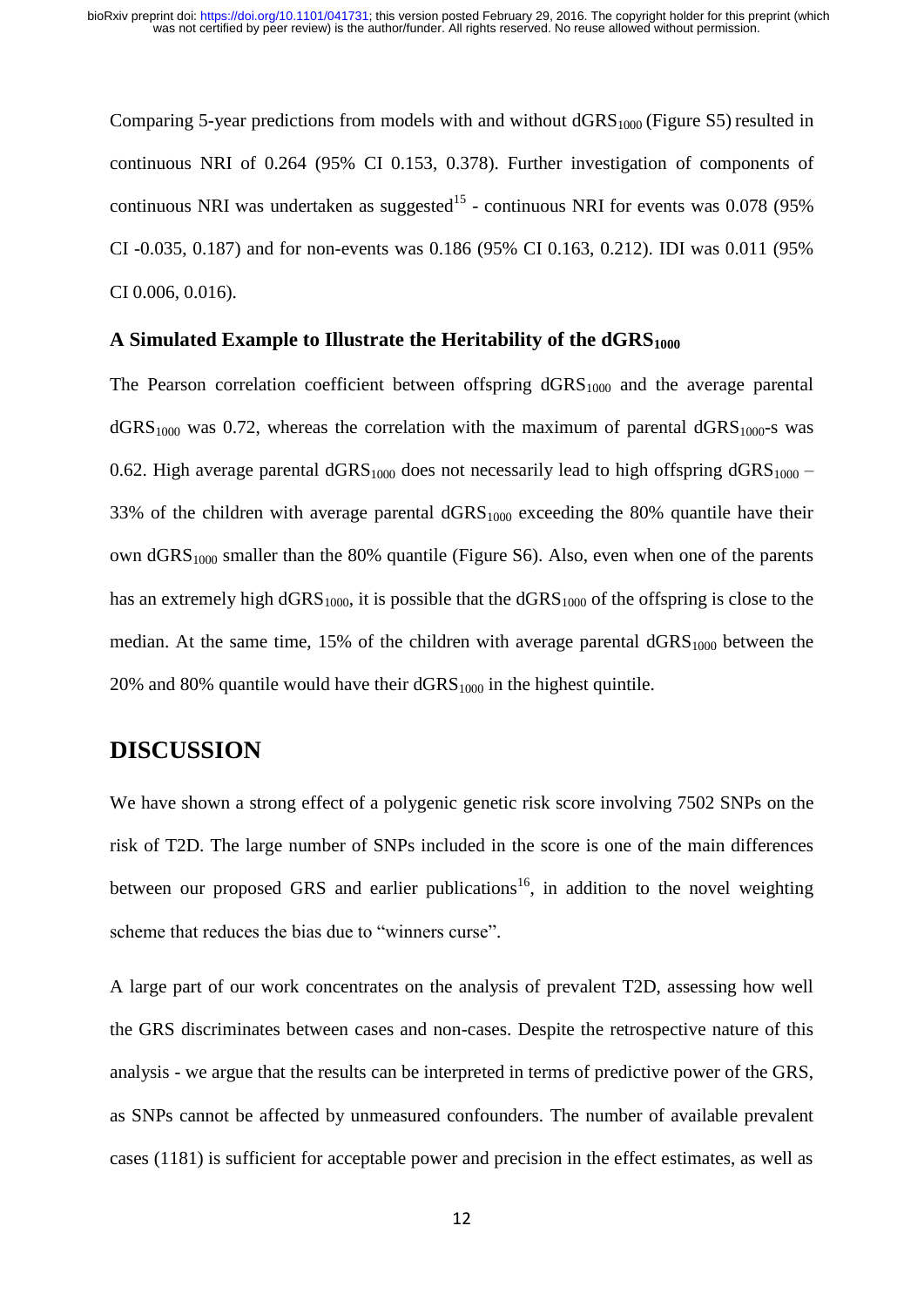for efficient comparison of different versions of the GRS. However, as the main lifestylerelated predictors (BMI, physical activity and smoking level) can be affected by prevalent disease status, the analysis that is adjusted for age and sex only may be most appropriate. Our comparison of T2D prevalence across GRS quintiles and BMI categories can therefore be viewed merely as an illustration on the possible magnitude of the effect size for individuals at different body weight categories.

We propose a novel approach for the selection and weighting of SNPs in the GRS, provided a set of independent SNPs is identified. Instead of making a yes/no decision for each SNP on whether or not to include it in the score, we include a large number of SNPs, weighted by the estimated probabilities of belonging to the set of top *k* SNPs (in addition to weighting by the estimated GWAS allelic effect size). While being aware that the "winners curse" bias is not entirely removed by our procedure, we have clearly demonstrated the superiority of the proposed doubly-weighted GRS over a large variety of possible single-weighted scores.

Based on the Estonian Biobank sample, we conclude that the optimal "top" set of SNPs for T2D includes  $k = 1000$  SNPs. Either decreasing  $k$  or increasing it (beyond 2300) would produce a GRS with weaker association with disease status. This is an indicator that it is likely that the number of independent T2D-associated genomic loci is considerably larger than currently established by most recent GWAS studies $^{11,17}$ .

One obvious issue to address is the question of independence of the GRS from other wellknown risk factors for T2D, such as obesity. We have demonstrated that the effect of GRS does not depend on BMI – a similar risk level is observed for individuals at low GRS and high BMI as well as for those at relatively low BMI and high GRS level (see Figure 1 A)). Also the observed negative BMI-GRS association in diseased individuals suggests that individuals with high GRS develop the disease at lower average BMI level than those at lower genetic risk, suggesting an additive effect of the two risk factors. Despite of the fact that the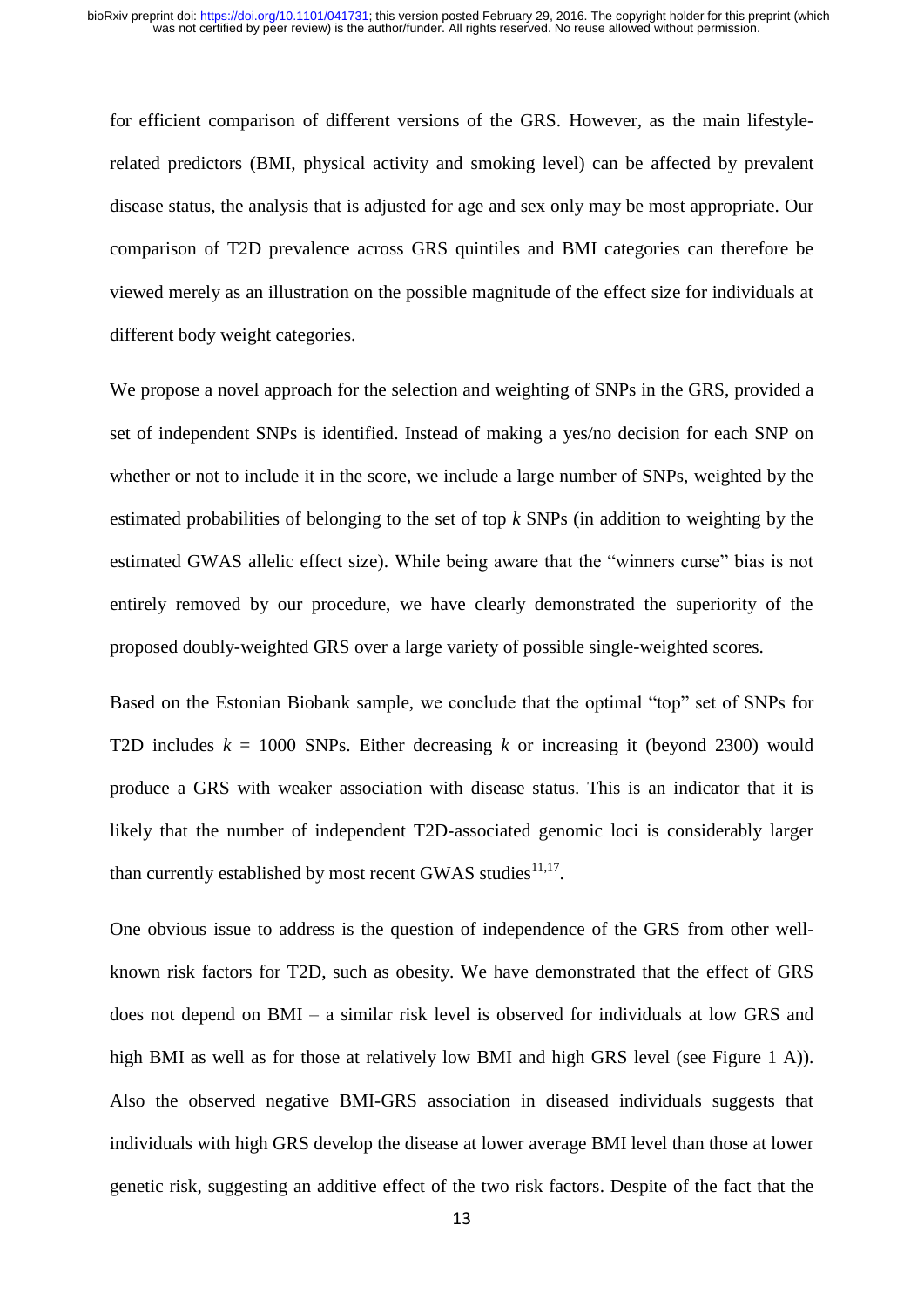GRS is associated with blood glucose, triglyceride and HDL-cholesterol levels in T2D-free individuals, the effect of  $dGRS<sub>1000</sub>$  on disease incidence remains practically unchanged after adjustment for these factors.

It is well known that using c-statistics for assessing the incremental value of genetic information when strong classical predictors - such as BMI and age for T2D - are already in the model results in a very small improvement  $15$ . The results of the ROC-analysis in the present study suggest that the changes in c-statistics are concordant with previously reported results<sup>7</sup>. However, the clinically relevant quantity is not the relative contribution of GRS in comparison with age or BMI, for instance, but its ability to distinguish between different individual risk levels in subjects of the same age and BMI. Indeed – although the overall improvement in c-statistic for the incident T2D in individuals aged 35-74 is 1.5%, this increases to 2.5% in subset with BMI in 25…35.

It has been debated whether genetic risk estimates based on DNA markers would add any meaningful information in cases where the family history of T2D is known, and it has been shown that complete family history provides better prediction than that achieved using 21  $SNPs<sup>18</sup>$ . However, the highly polygenic nature of T2D suggests that parent and offspring genetic risk may actually differ considerably, as on average, only half of the risk-affecting alleles are transmitted from each parent to the child. Therefore a GRS that includes a large number of SNPs has a potential of capturing the genetic risk more accurately than family history data. Our simulation study indicates that the correlation between average parental GRS ( $dGRS<sub>1000</sub>$ ) and child GRS is only 0.72, allowing for notable differences between the level of polygenic risk between parents and offspring. In addition, the level of environmental/lifestyle component of the risk can also differ between different family members, and therefore a high (or low) genetic risk level does not necessarily result in occurrence (or non-occurrence) of the disease. Moreover, in current family structures, it is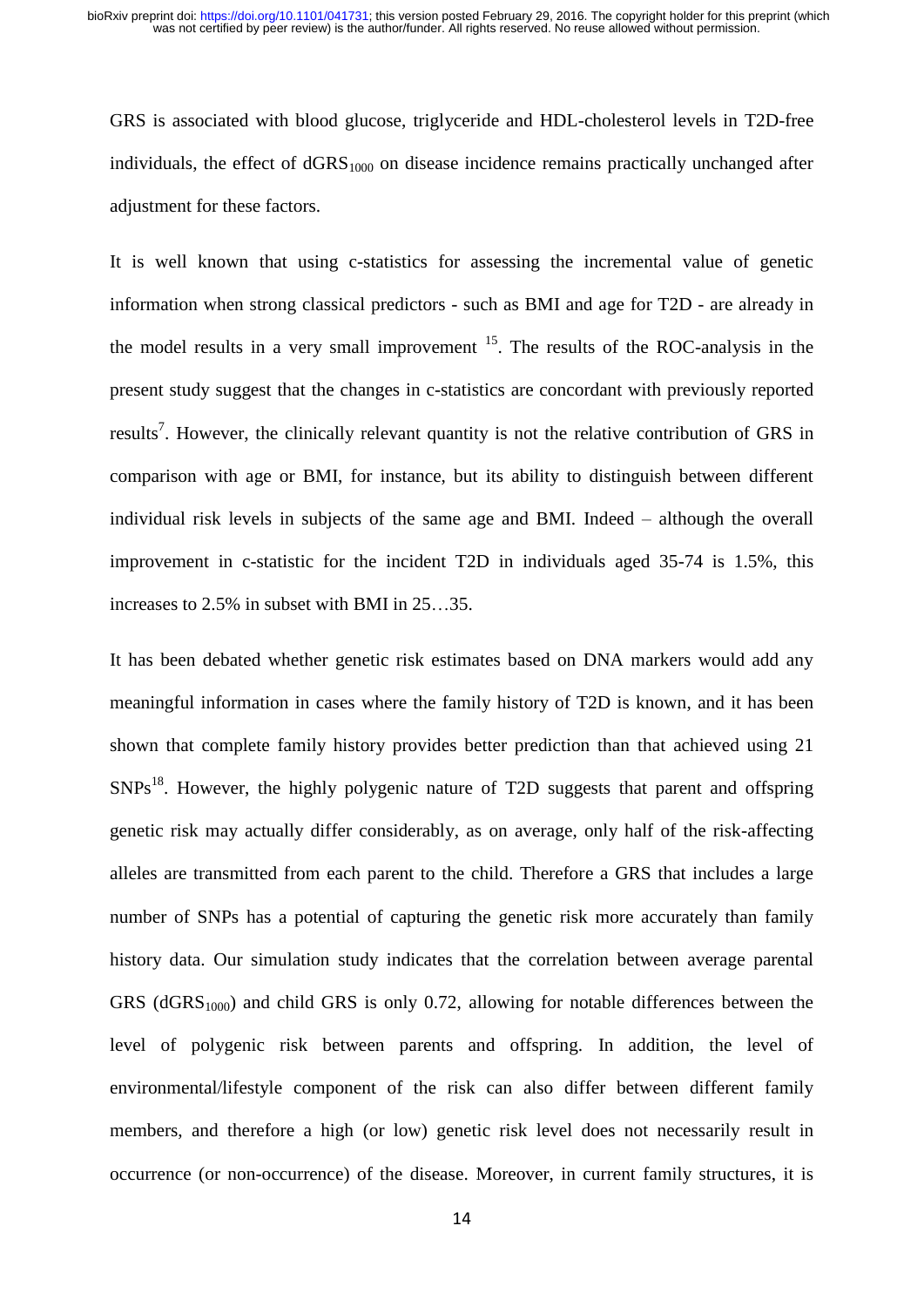increasingly difficult to get detailed information, if any, from both parents. Therefore, our study suggests that as the number of SNPs included in the GRS increases, the accuracy of GRS-based risk estimate improves in comparison to that based on family history.

Trans-ethnic analysis of T2D have suggested that the effect sized for common SNPs are relatively homogenous across ethnicities  $17$ . However, as the effect sizes in the GWAS metaanalysis used in our study are calculated based on cohorts of predominantly European descent, one should be still cautious about extrapolating our results to other populations without further validation. We recommend using population-based biobank data, where available, to validate the GRS in each target population before implementing it in the actual risk prediction.

Our study also indicates that for diseases with polygenic nature, a very large discovery sample is needed for the GWAS (meta-analysis) to provide effect estimates as a basis of a GRS. Despite the fact that the estimates used in our study are based on a very large sample size (34840 T2D cases and 114981 controls), using an even larger sample could further improve the predictive accuracy of a GRS.

In addition, we also see room for further methodological improvements, by further reducing the "winners curse" bias and/or allowing for possible inclusion of correlated SNPs.

In conclusion, the doubly-weighted GRS computed on the basis of a large number of SNPs leads to improvement in predictive ability compared to versions of the GRS that include SNPs with established genome-wide significance only and/or use a different weighting scheme. As individuals in the highest quintile of the  $dGRS<sub>1000</sub>$  were observed to have approximately 4 times higher hazard of developing T2D before the age of 70, the effect size is clinically meaningful. The proposed GRS works both for long-term predictions (from birth on), but also in the short term, when other risk factors are already accounted for. Our results indicate that a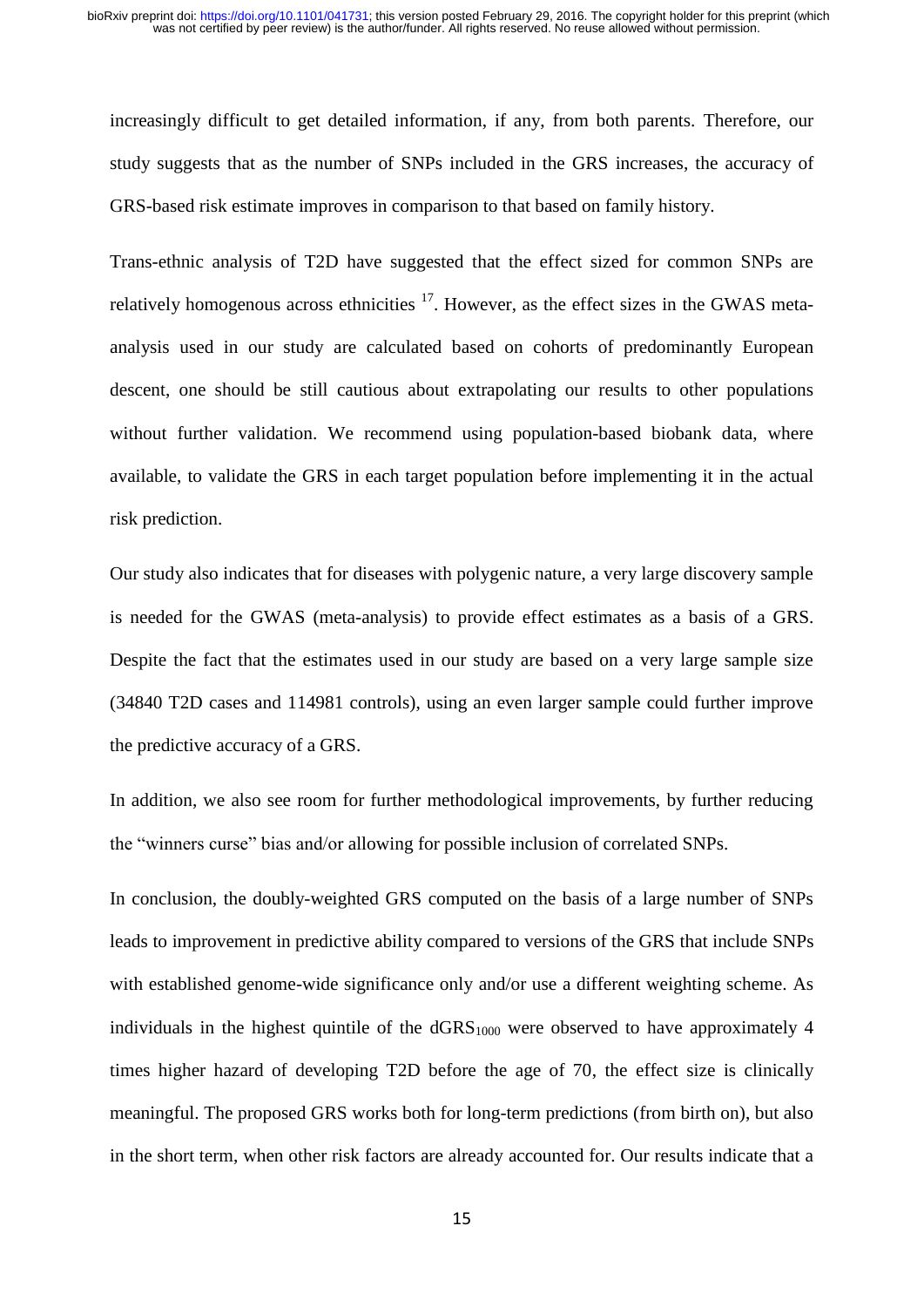GRS with high accuracy, such as  $dGRS<sub>1000</sub>$ , would significantly improve the best existing risk assessment algorithms for T2D, encouraging its implementation in the practice of personalized medicine.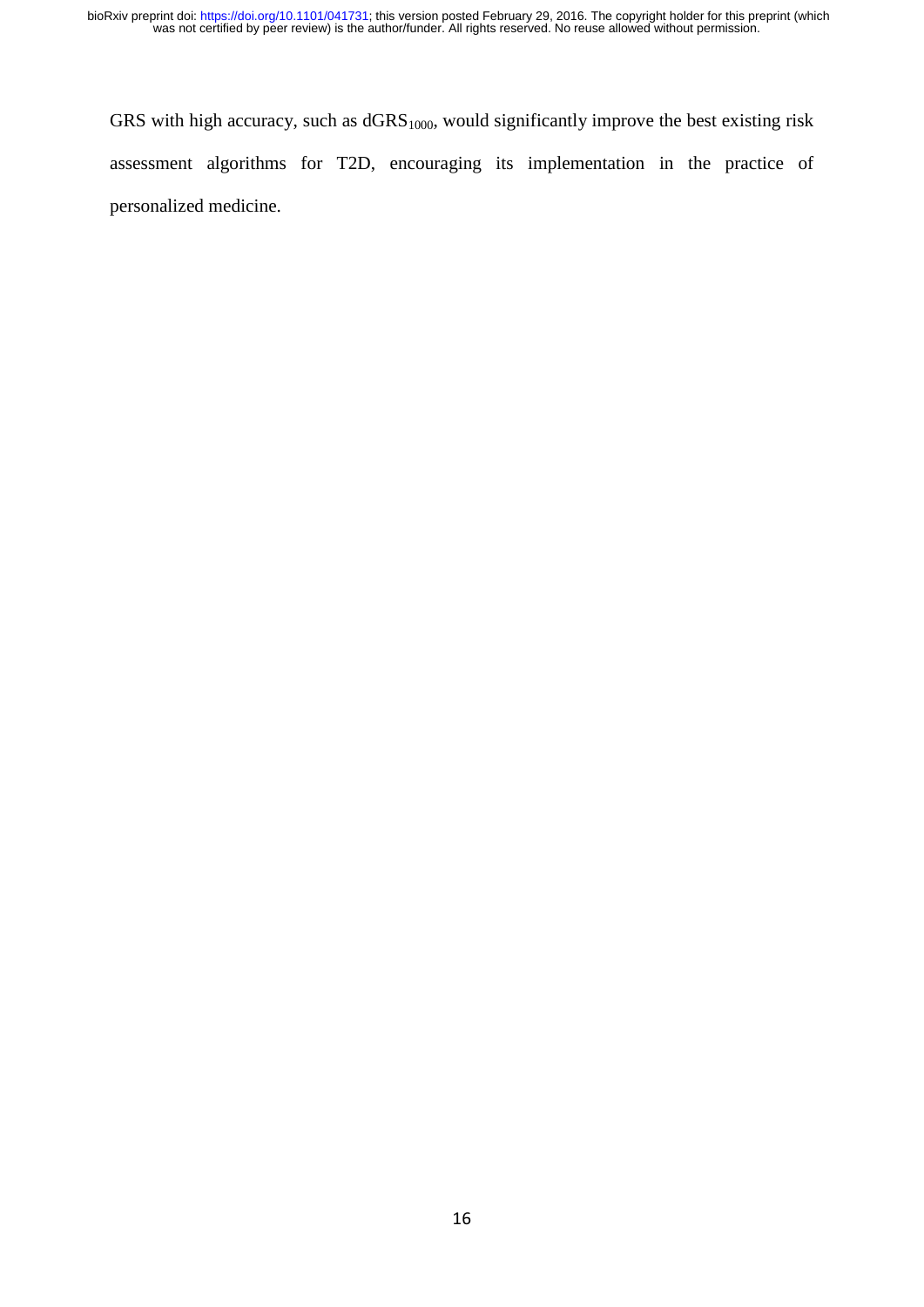## **Acknowledgments**

#### **Contributions**

KF, KL, RM, AMo and AMe were involved in planning the study design. KL, AMo and RM contributed to data management. KF and KL analysed and interpreted the data. KF and KL wrote the first draft of the manuscript. All co-authors - KF, KL, RM, AMo, and AMe - read the manuscript and contributed to the final version.

#### **Disclosure**

The authors declare no conflict of interest.

#### **Funding**

EGCUT received financing from Estonian Research Council Grant GP1GV9353 and IUT20- 60, Center of Excellence in Genomics (EXCEGEN), University of Tartu (SP1GVARENG) and EU structural Fund through Archimedes Foundation, grant no. 3.2.1001.11-0033.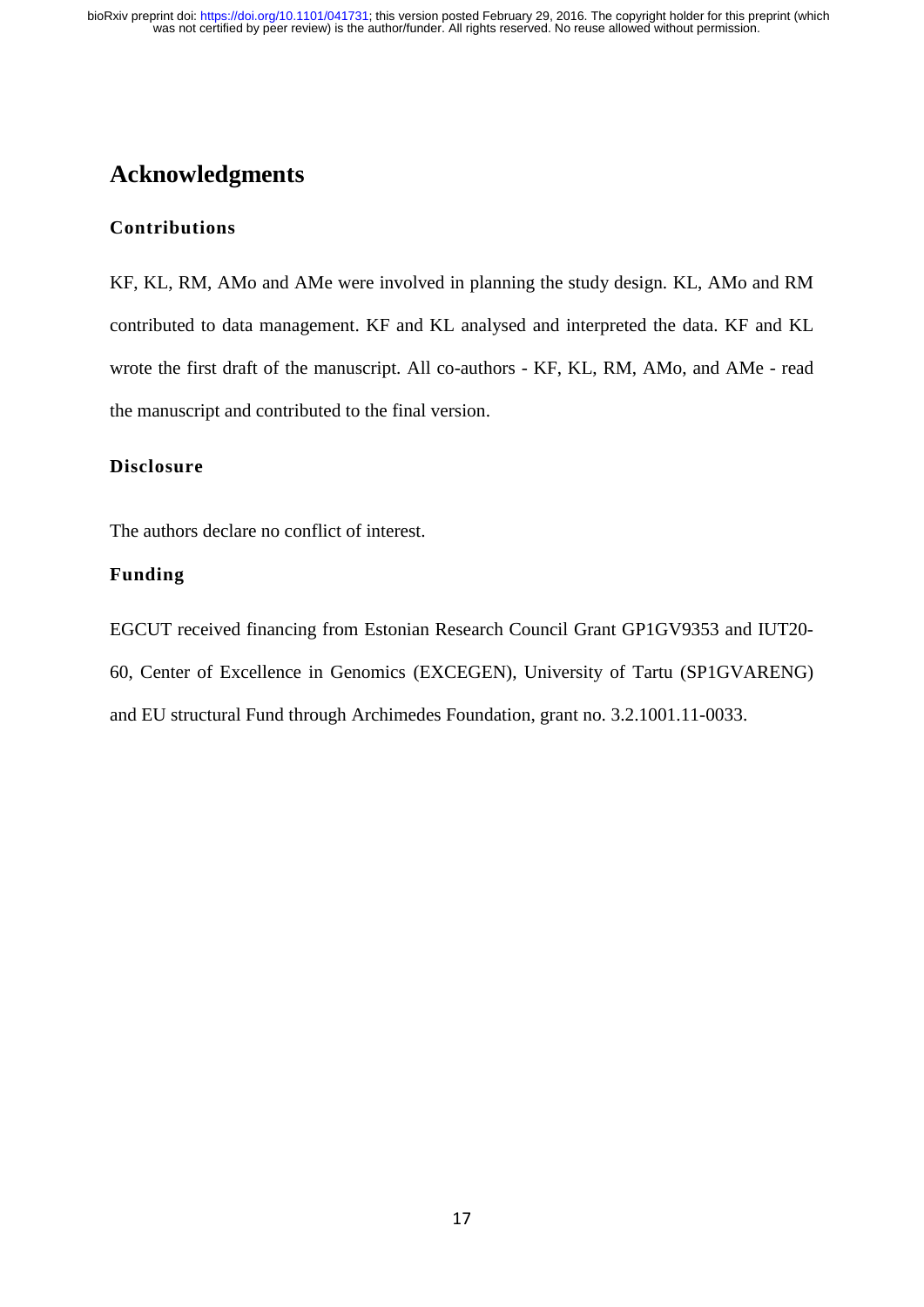## **References**

- 1. Novo Nordisk A/S. Changing diabetes barometer: Diabetes- a chronic disease. http://www.changingdiabetesbarometer.com/about-diabetes.aspx. Accessed January 1, 2015.
- 2. Mladovsky P, Allin S, Masseria C, et al. *Health in the European Union: Trends and Analysis*.; 2009. http://www.euro.who.int/en/home. Accessed January 10, 2015.
- 3. Tuomilehto J, Lindström J, Eriksson JG, et al. Prevention of type 2 diabetes mellitus by changes in lifestyle among subjects with impaired glucose tolerance. *N Engl J Med* 2001;344(18):1343-1350.
- 4. Almgren P, Lehtovirta M, Isomaa B, et al. Heritability and familiality of type 2 diabetes and related quantitative traits in the Botnia Study. *Diabetologia* 2011;54(11):2811-2819.
- 5. Poulsen P, Kyvik KO, Vaag A, Beck-Nielsen H. Heritability of type II (non-insulindependent) diabetes mellitus and abnormal glucose tolerance--a population-based twin study. *Diabetologia* 1999;42(2):139-145.
- 6. Wray NR, Yang J, Hayes BJ, Price AL, Goddard ME, Visscher PM. Pitfalls of predicting complex traits from SNPs. *Nat Rev Genet* 2013;14(7):507-515.
- 7. Lyssenko V, Laakso M. Genetic screening for the risk of type 2 diabetes: worthless or valuable? *Diabetes Care* 2013;36 Suppl 2:S120-S126.
- 8. Zeng P, Zhao Y, Qian C, et al. Statistical analysis for genome-wide association study. *J Biomed Res* 2015;29(4):285-297.
- 9. Golan D, Lander ES, Rosset S. Measuring missing heritability: Inferring the contribution of common variants. *Proc Natl Acad Sci U S A* 2014;111(49).
- 10. Yang J, Benyamin B, McEvoy BP, et al. Common SNPs explain a large proportion of the heritability for human height. *Nat Genet* 2010;42(7):565-569.
- 11. Morris AP, Voight BF, Teslovich TM, et al. Large-scale association analysis provides insights into the genetic architecture and pathophysiology of type 2 diabetes. *Nat Genet* 2012;44(9):981-990.
- 12. Purcell S, Neale B, Todd-Brown K, et al. PLINK: a tool set for whole-genome association and population-based linkage analyses. *Am J Hum Genet* 2007;81(3):559- 575.
- 13. R Development Core Team. R: A language and environment for statistical computing. [computer program]. http://www.r-project.org. Published 2008.
- 14. Cox DR. Tests of Separate Families of Hypotheses. *Proc Fourth Berkeley Symp Math Stat Probab* 1961;1:105-123.
- 15. Pencina MJ, D'Agostino RB, Steyerberg EW. Extensions of net reclassification improvement calculations to measure usefulness of new biomarkers. *Stat Med* 2011;30(1):11-21.
- 16. Talmud PJ, Cooper JA, Morris RW, et al. Sixty-five common genetic variants and prediction of type 2 diabetes. *Diabetes* 2015;64(5):1830-1840.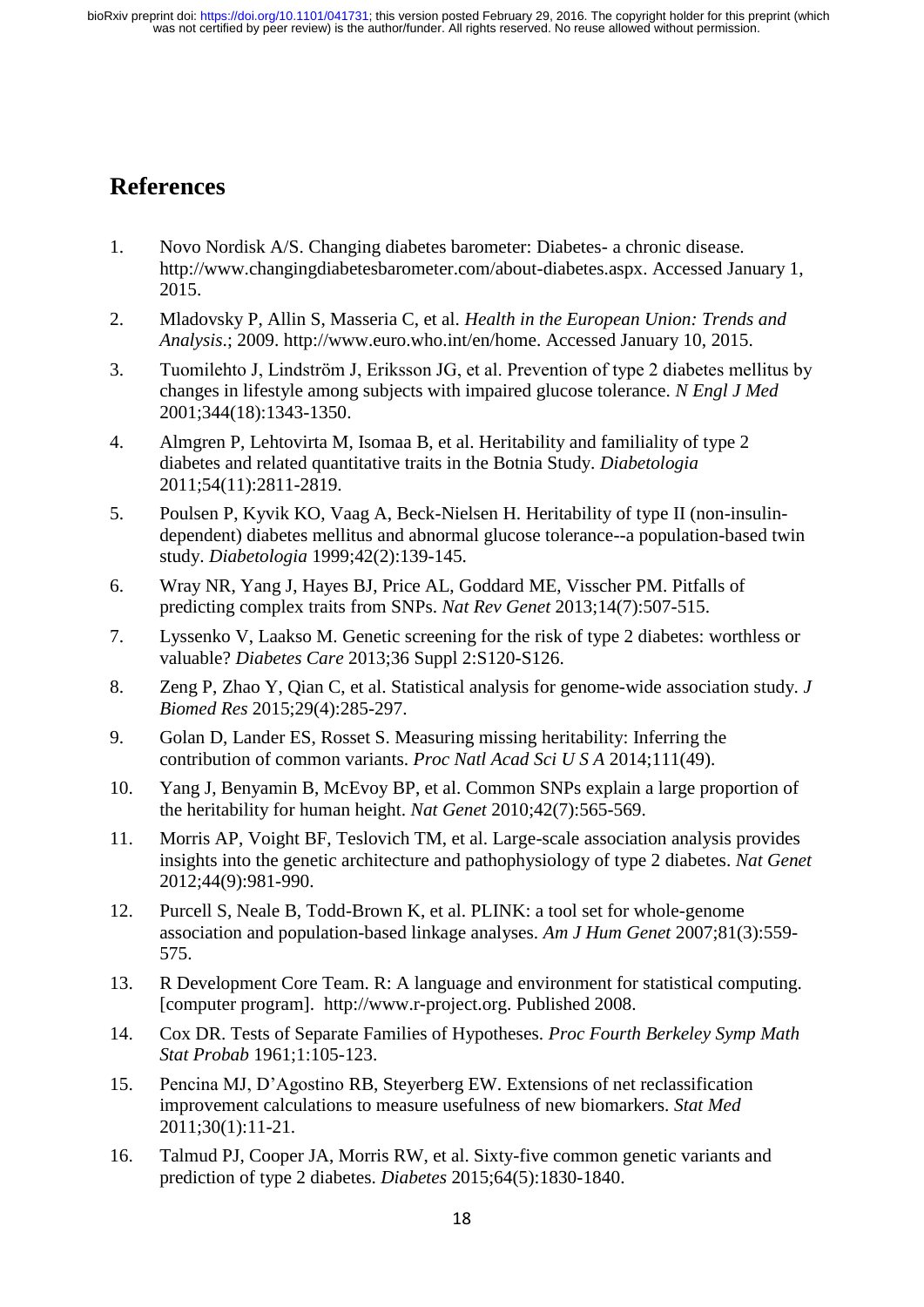- 17. Mahajan A, Go MJ, Zhang W, et al. Genome-wide trans-ancestry meta-analysis provides insight into the genetic architecture of type 2 diabetes susceptibility. *Nat Genet* 2014;46(3):234-244.
- 18. Do CB, Hinds DA, Francke U, Eriksson N. Comparison of family history and SNPs for predicting risk of complex disease. *PLoS Genet* 2012;8(10):e1002973.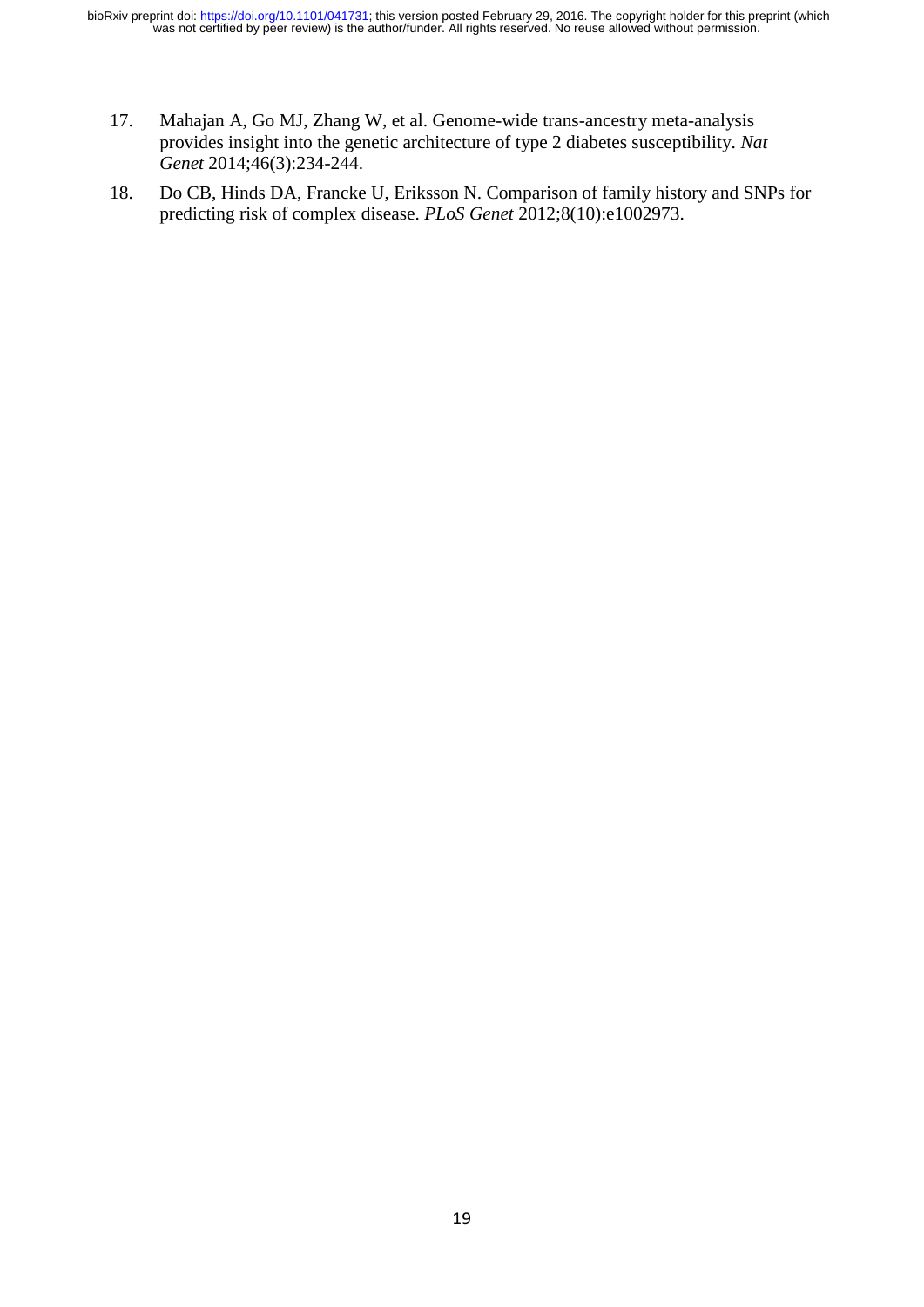## **Table titles and legends**

#### **Table 1. Baseline characteristics of the two genotyped subsets of the Estonian Biobank**

**cohort.** Descriptive statistics is provided separately for both subsets of Estonian Biobank cohort depending on the genotyping platform.

|                                          | Illumina Human         | Illumina Cardio-MetaboChip |  |  |
|------------------------------------------|------------------------|----------------------------|--|--|
|                                          | OmniExpress $n = 8085$ | $n = 2525$                 |  |  |
| % ( $n$ ) of females                     | 55.8% (4509)           | 59.5% (1502)               |  |  |
| Age: mean (range)                        | 51.1 (18-103)          | 58.48 (22-94)              |  |  |
| Mean follow-up time (range)              |                        |                            |  |  |
| in years for surviving                   | $8.0(2.5-13.8)$        | $7.79(5.51-13.4)$          |  |  |
| individuals                              |                        |                            |  |  |
| Prevalence of T2D                        | 5.0% (408)             | 37.3% (942)                |  |  |
| Incident T2D during follow-up<br>(n)     | 332                    | 60                         |  |  |
| BMI (mean, SE)                           | 26.7(5.3)              | 28.2(6.4)                  |  |  |
| Prevalence of overweight<br>$(BMI=2530)$ | 33.6% (2719)           | 24.6% (621)                |  |  |
| Obesity grade I $(BMI=3035)$             | 16.5% (1331)           | 22.0% (556)                |  |  |
| Obesity grade II (BMI>35)                | 7.0% (565)             | 15.2% (382)                |  |  |
| <b>Current smokers</b>                   | 27.6% (2232)           | 24.0% (607)                |  |  |
| Ex-smokers                               | 16.0% (1293)           | 18.3% (463)                |  |  |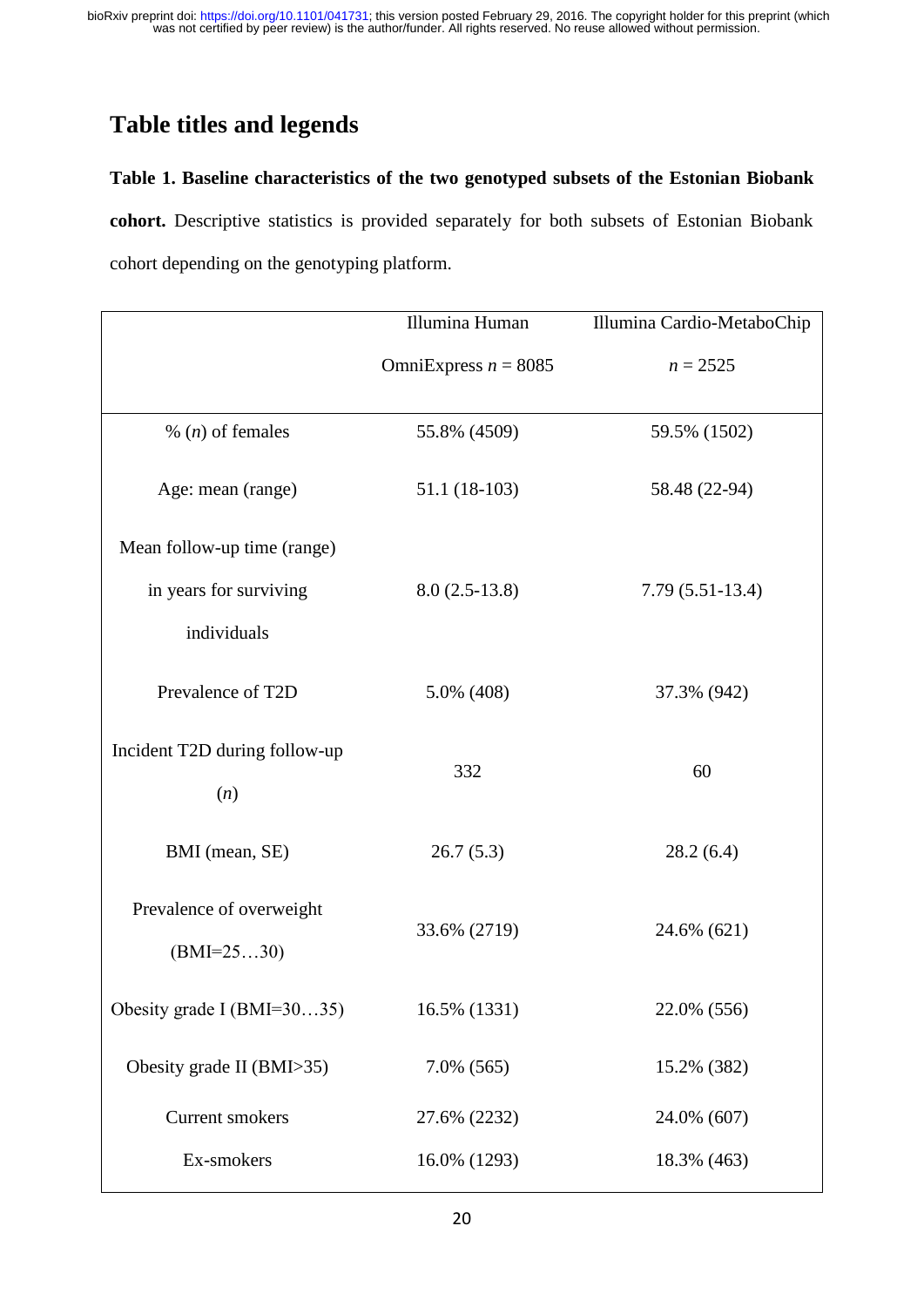# **Table 2. Summary statistics for analyses performed with different GRS versions.** Estimated logistic regression parameters (Beta and SE corresponding to the effect one Standard Deviation of the GRS), Likelihood Ratio Test (LRT) statistic and the corresponding p-value for the association of different versions of the GRS with prevalent Type 2 Diabetes in the genotyped subset of the Estonian Biobank cohort. Results are reported for BMIunadjusted and BMI-adjusted analysis. All models are adjusted for genotyping platform, age and sex.

|                      | No BMI-adjustment |            | <b>BMI-adjusted analysis</b> |             |            |                  |
|----------------------|-------------------|------------|------------------------------|-------------|------------|------------------|
| <b>GRS</b>           | Beta (SE)         | <b>LRT</b> | $p$ -value (LRT)             | Beta (SE)   | <b>LRT</b> | $p$ -value (LRT) |
| GRS <sub>65</sub>    | 0.34(0.037)       | 90.8       | $5.3*10^{-21}$               | 0.40(0.041) | 98.0       | $4.1*10^{-23}$   |
| GRS <sub>600</sub>   | 0.39(0.037)       | 113.0      | $2.1*10^{-26}$               | 0.41(0.041) | 101.4      | $7.4*10^{-24}$   |
| GRS <sub>2100</sub>  | 0.40(0.037)       | 121.3      | $3.2*10^{-28}$               | 0.39(0.041) | 91.9       | $9.3*10^{-22}$   |
| dGRS <sub>800</sub>  | 0.44(0.037)       | 151.4      | $2.3*10^{-34}$               | 0.46(0.041) | 133.0      | $9.3*10^{-31}$   |
| dGRS <sub>1000</sub> | 0.44(0.037)       | 153.8      | $4.2*10^{-35}$               | 0.46(0.041) | 132.6      | $1.0*10^{-30}$   |
| dGRS <sub>1400</sub> | 0.44(0.037)       | 154.3      | $1.8*10^{-35}$               | 0.46(0.041) | 128.5      | $8.8*10^{-30}$   |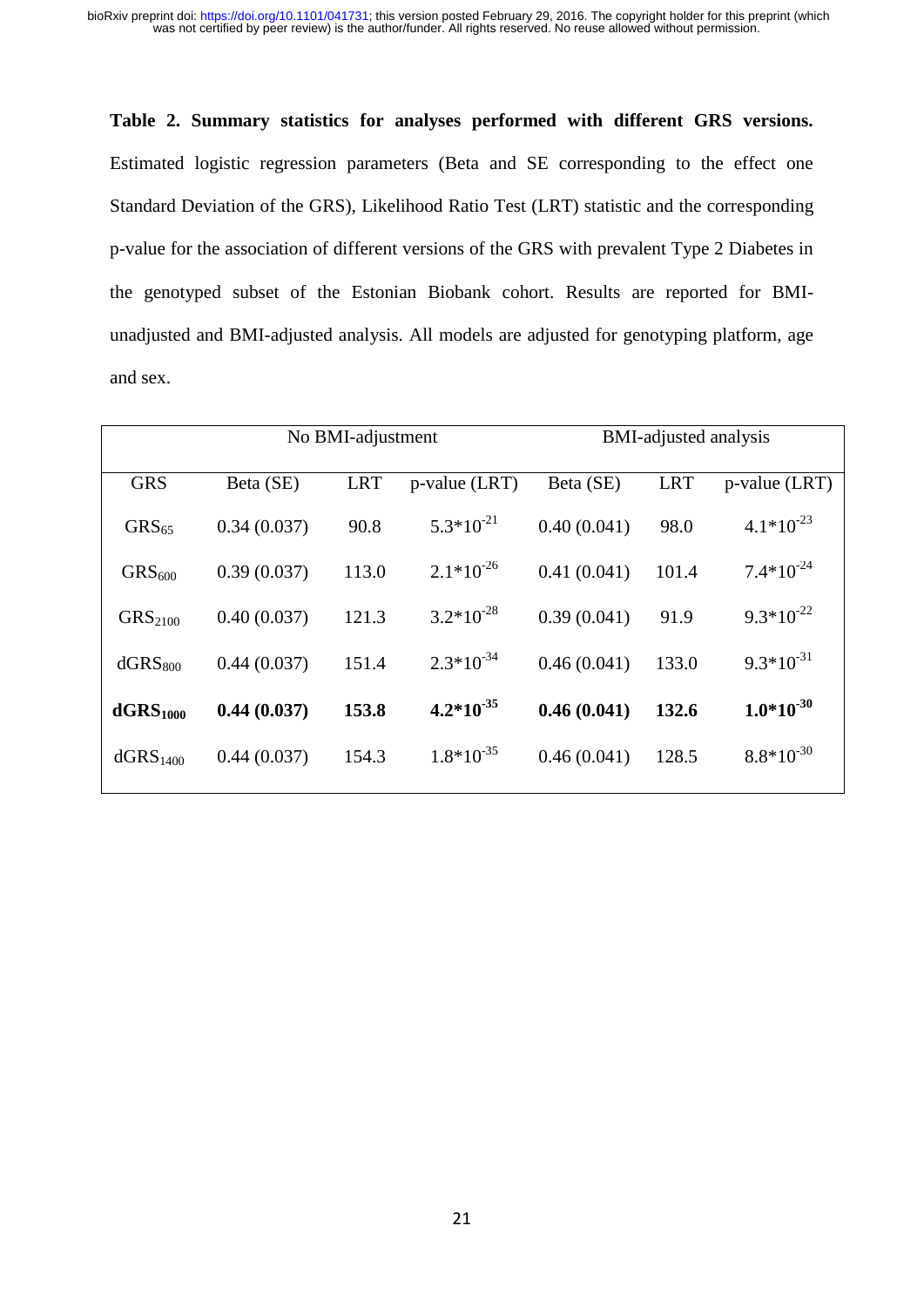**Table 3. Analysis of the effect of dGRS1000 on incident T2D, on all-cause and cardiovascular mortality.** Hazard ratios (HR) with 95% Confidence Intervals (95%CI) from Cox proportional hazards' modelling of effect of  $dGRS<sub>1000</sub>$  on incident T2D (in individuals aged 35-79 and free of T2D at recruitment) and on all-cause and cardiovascular mortality. All models are adjusted for smoking status (current or former), BMI and sex, whereas age is used as time scale.

| Incident condition (cases/total)             |                  |                |
|----------------------------------------------|------------------|----------------|
| <b>GRS</b> covariate                         | HR (95%CI)       | p-value        |
| <b>Incident T2D (302/6280)</b> , age 35-79   |                  |                |
| $dGRS1000$ (effect per 1SD)                  | 1.48(1.32, 1.65) | $1.6*10^{-11}$ |
| dGRS <sub>1000</sub> quintiles: $1 (< 20\%)$ | $1$ (ref)        |                |
| $2(2040\%)$                                  | 1.62(1.04, 2.51) | 0.034          |
| $3(4060\%)$                                  | 2.30(1.52, 3.50) | $9.0*10^{-5}$  |
| $4(6080\%)$                                  | 2.55(1.68, 3.88) | $1.1*10^{-5}$  |
| $5 ( \geq 80\%)$                             | 3.46(2.31, 5.17) | $1.5*10^{-9}$  |
| $dGRS1000$ quintile 5 vs quintiles 14        | 1.90(1.48, 2.44) | $5.3*10^{-7}$  |
| All-cause mortality (1994/10273)             |                  |                |
| $dGRS1000$ (effect per 1SD)                  | 1.03(0.99, 1.08) | 0.14           |
| $dGRS1000$ quintile 5 vs quintiles 14        | 1.14(1.02, 1.27) | 0.019          |
| Cardiovascular mortality (1069/10273)        |                  |                |
| $dGRS1000$ (effect per 1SD)                  | 1.06(1.00, 1.13) | 0.046          |
| $dGRS1000$ quintile 5 vs quintiles 14        | 1.27(1.10, 1.46) | 0.0013         |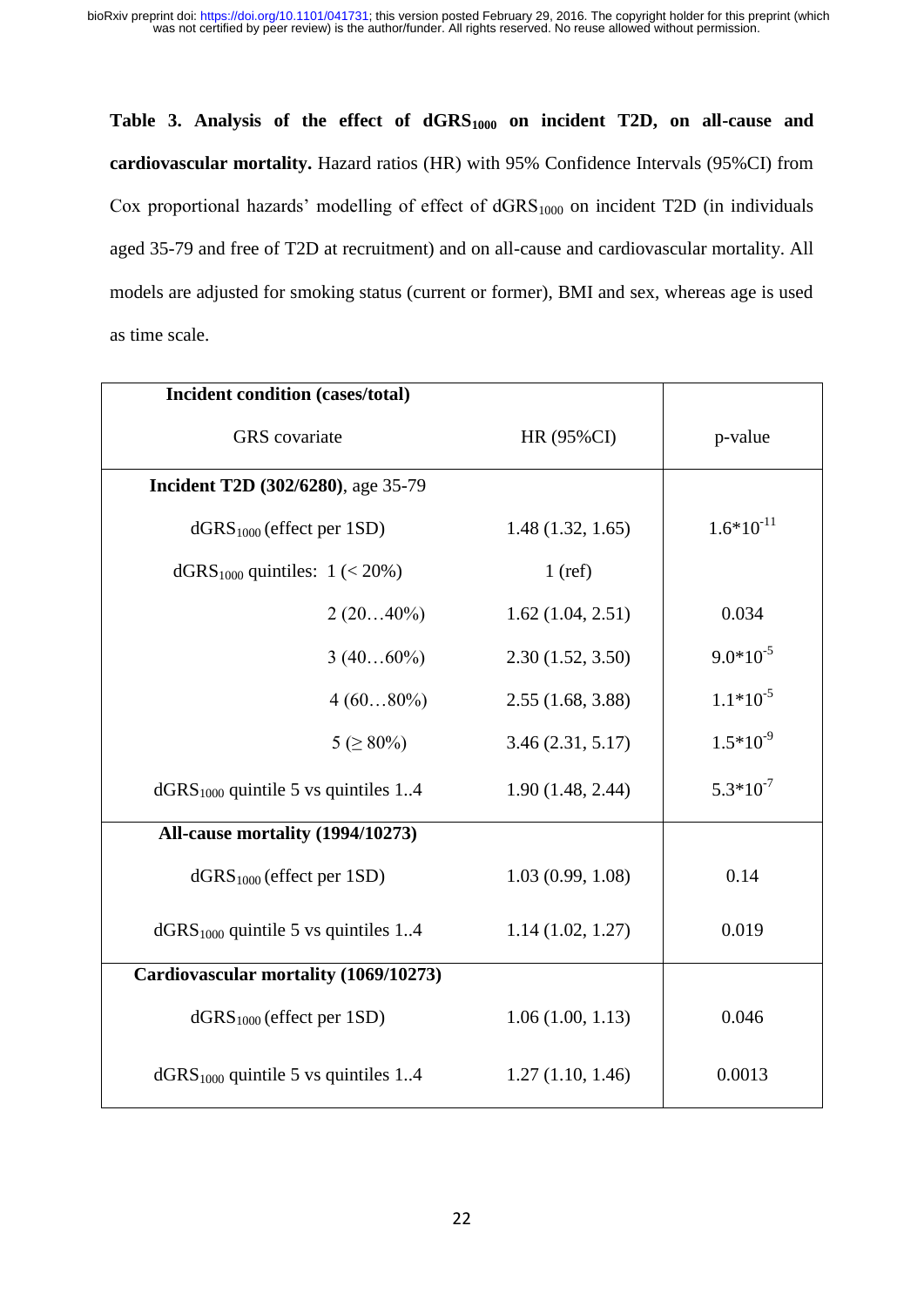## **Figure titles and legends**

Figure titles are in bold.

**Figure 1. A) T2D prevalence in genotyped individuals aged 45-79 of the Estonian Biobank cohort by dGRS1000 quintile and BMI category.** The y-axis is scaled to match the average T2D prevalence by BMI category in the entire Estonian Biobank cohort (23538 individuals aged 45-79, including 1936 cases of prevalent T2D). The total number of T2D cases in each BMI-dGRS<sub>1000</sub> category is shown on the top of each bar. **B) Distribution of**  $dGRS<sub>1000</sub>$  in all 1181 genotyped individuals with prevalent T2D. Distribution of  $dGRS<sub>1000</sub>$ is shown among all prevalent T2D cases, with dark blue color indicating individuals with BMI > 35. **C) Distribution of dGRS1000 in severely obese T2D-free individuals of age 60 and over.** Distribution of  $dGRS<sub>1000</sub>$  is shown among T2D-free individuals, who have BMI > 35 and are older than 60.

**Figure 2. Cumulative incidence of Type 2 Diabetes in 4881 genotyped individuals free of T2D, aged 35-79 and with BMI > 23 at baseline.** In the figure, 6.25-year follow-up is presented, as only 25% of individuals were followed up for more than 6.25 years. Cumulative incidence in presented separately in three  $dGRS<sub>1000</sub>$  categories.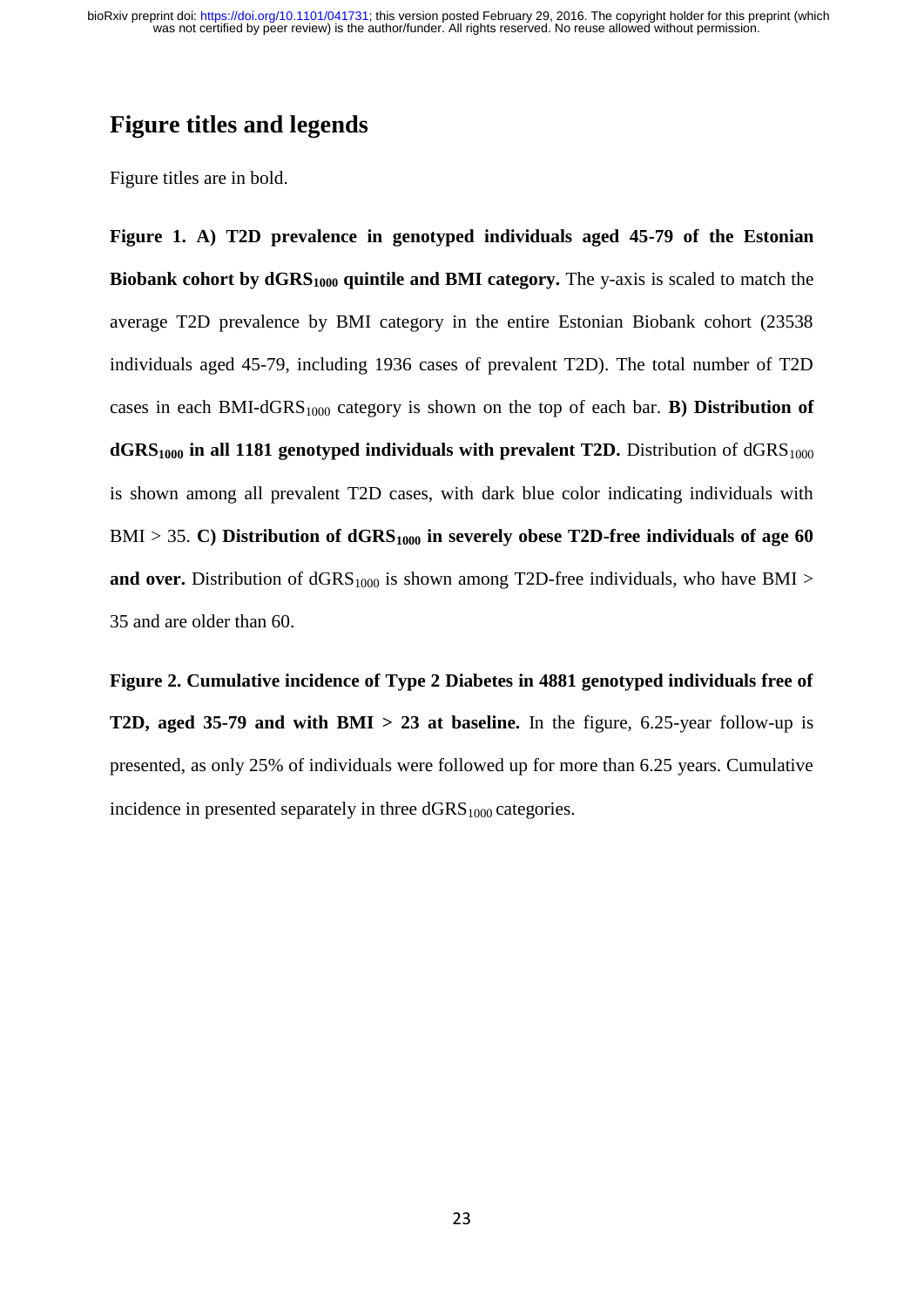A)



 $B)$